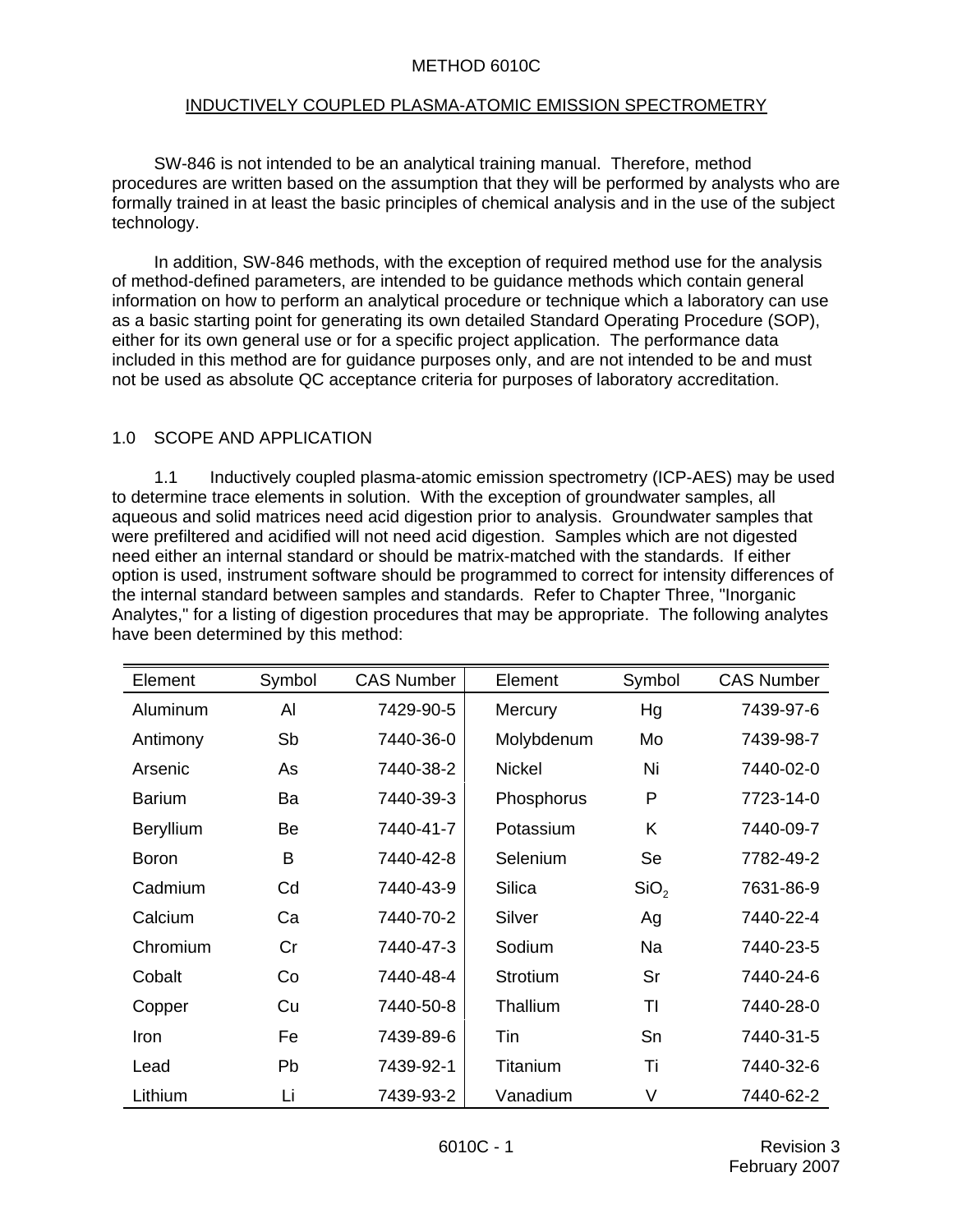| Element   | Symbol | <b>CAS Number</b> | Element | Symbol | <b>CAS Number</b> |
|-----------|--------|-------------------|---------|--------|-------------------|
| Magnesium | Mg     | 7439-95-4         | Zinc    | ∠n     | 7440-66-6         |
| Manganese | Mn     | 7439-96-5         |         |        |                   |

CAS Number: Chemical Abstract Service Registry Number.

1.2 Table 1 lists all of the elements for which this method was validated. The sensitivity and the optimum and linear ranges for each element will vary with the wavelength, spectrometer, matrix, and operating conditions. Table 1 lists the recommended analytical wavelengths and estimated instrumental detection limits (IDLs) for the elements in clean aqueous matrices with insignificant background interferences. Other elements and matrices may be analyzed by this method if appropriate performance at the concentrations of interest (see Sec. 9.0) is demonstrated.

1.3 Analysts should clearly understand the data quality objectives prior to analysis and must document and have on file the required initial demonstration performance data described in the following sections prior to using the method for analysis.

1.4 Prior to employing this method, analysts are advised to consult the each preparative method that may be employed in the overall analysis (e.g., a 3000 series method) for additional information on quality control procedures, development of QC acceptance criteria, calculations, and general guidance. Analysts also should consult the disclaimer statement at the front of the manual and the information in Chapter Two for guidance on the intended flexibility in the choice of methods, apparatus, materials, reagents, and supplies, and on the responsibilities of the analyst for demonstrating that the techniques employed are appropriate for the analytes of interest, in the matrix of interest, and at the levels of concern.

In addition, analysts and data users are advised that, except where explicitly specified in a regulation, the use of SW-846 methods is *not* mandatory in response to Federal testing requirements. The information contained in this method is provided by EPA as guidance to be used by the analyst and the regulated community in making judgments necessary to generate results that meet the data quality objectives for the intended application.

1.5 Use of this method is restricted to use by, or under supervision of, spectroscopists appropriately experienced and trained in the correction of spectral, chemical, and physical interferences described in this method. Each analyst must demonstrate the ability to generate acceptable results with this method.

# 2.0 SUMMARY OF METHOD

2.1 Prior to analysis, samples must be solubilized or digested using the appropriate sample preparation methods (see Chapter Three). When analyzing groundwater samples for dissolved constituents, acid digestion is not necessary if the samples are filtered and acid preserved prior to analysis (refer to Sec. 1.1).

2.2 This method describes multielemental determinations by ICP-AES using sequential or simultaneous optical systems and axial or radial viewing of the plasma. The instrument measures characteristic emission spectra by optical spectrometry. Samples are nebulized and the resulting aerosol is transported to the plasma torch. Element-specific emission spectra are produced by a radio-frequency inductively coupled plasma. The spectra are dispersed by a grating spectrometer, and the intensities of the emission lines are monitored by photosensitive devices.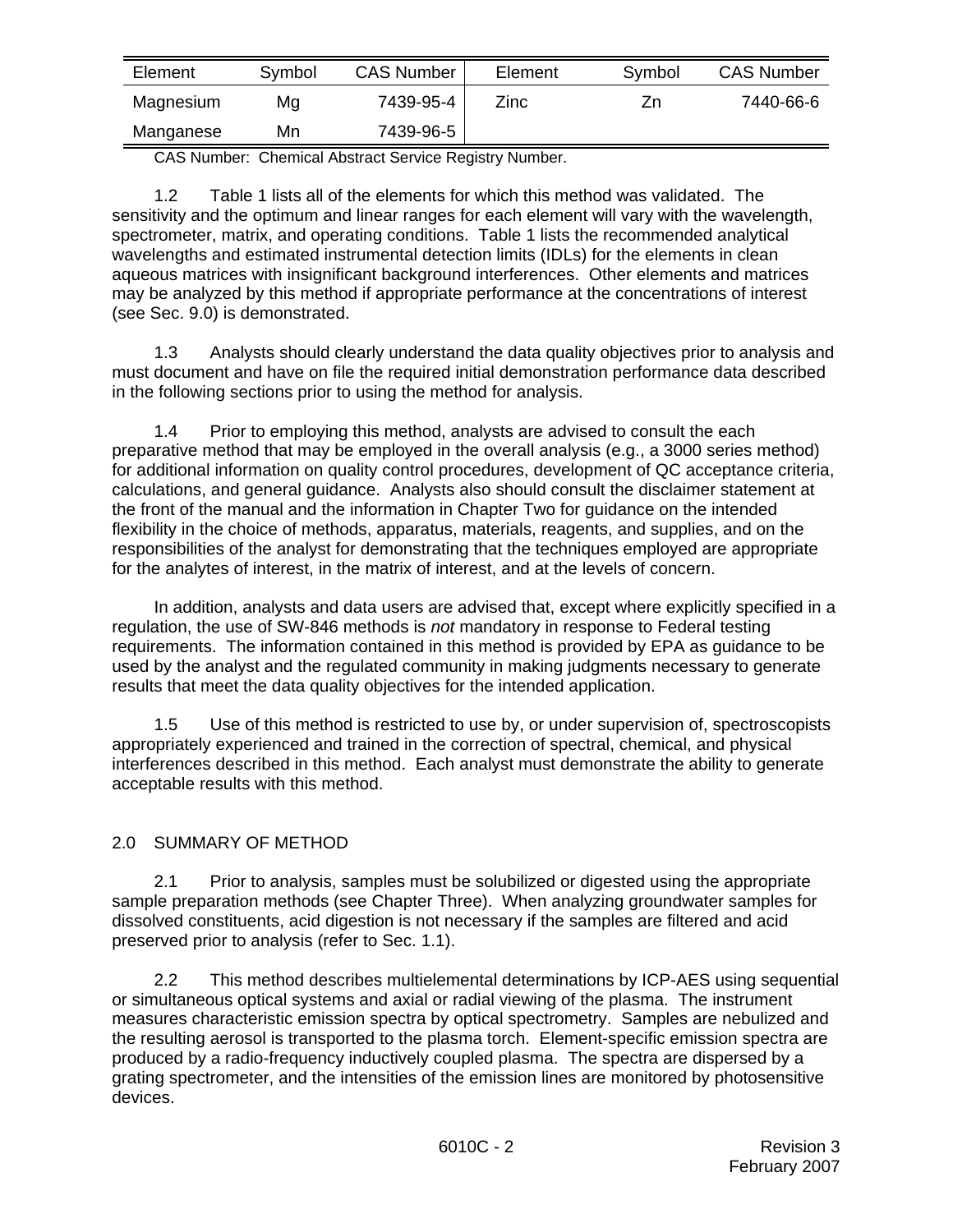2.3 Background correction is required for trace element determination. Background emission must be measured adjacent to analyte lines on samples during analysis. The position selected for the background-intensity measurement, on either or both sides of the analytical line, will be determined by the complexity of the spectrum adjacent to the analyte line. The position used should be as free as possible from spectral interference and should reflect the same change in background intensity as occurs at the analyte wavelength measured. Background correction is not required in cases of line broadening where a background correction measurement would actually degrade the analytical result. The possibility of additional interferences identified in Sec. 4.0 should also be recognized and appropriate corrections made; tests for their presence are described in Secs. 9.6 and 9.7. Alternatively, users may choose multivariate calibration methods. In this case, point selections for background correction are superfluous since whole spectral regions are processed.

## 3.0 DEFINITIONS

Refer to Chapter One, Chapter Three, and the manufacturer's instructions for definitions that may be relevant to this procedure.

## 4.0 INTERFERENCES

4.1 Solvents, reagents, glassware, and other sample processing hardware may yield artifacts and/or interferences to sample analysis. All these materials must be demonstrated to be free from interferences under the conditions of the analysis by analyzing method blanks. Specific selection of reagents and purification of solvents by distillation in all-glass systems may be necessary. Refer to each method to be used for specific guidance on quality control procedures and to Chapter Three for general guidance on the cleaning of glassware. Also refer to the preparative methods to be used for discussions on interferences.

4.2 Spectral interferences are caused by background emission from continuous or recombination phenomena, stray light from the line emission of high concentration elements, overlap of a spectral line from another element, or unresolved overlap of molecular band spectra.

4.2.1 Compensation for background emission and stray light can usually be conducted by subtracting the background emission determined by measurements adjacent to the analyte wavelength peak. Spectral scans of samples or single element solutions in the analyte regions may indicate when alternate wavelengths are desirable because of severe spectral interference. These scans will also show whether the most appropriate estimate of the background emission is provided by an interpolation from measurements on both sides of the wavelength peak or by measured emission on only one side. The locations selected for the measurement of background intensity will be determined by the complexity of the spectrum adjacent to the wavelength peak. The locations used for routine measurement must be free of off-line spectral interference (interelement or molecular) or adequately corrected to reflect the same change in background intensity as occurs at the wavelength peak. For multivariate methods using whole spectral regions, background scans should be included in the correction algorithm. Off-line spectral interferences are handled by including spectra on interfering species in the algorithm.

4.2.2 To determine the appropriate location for off-line background correction, the user must scan the area on either side adjacent to the wavelength and record the apparent emission intensity from all other method analytes. This spectral information must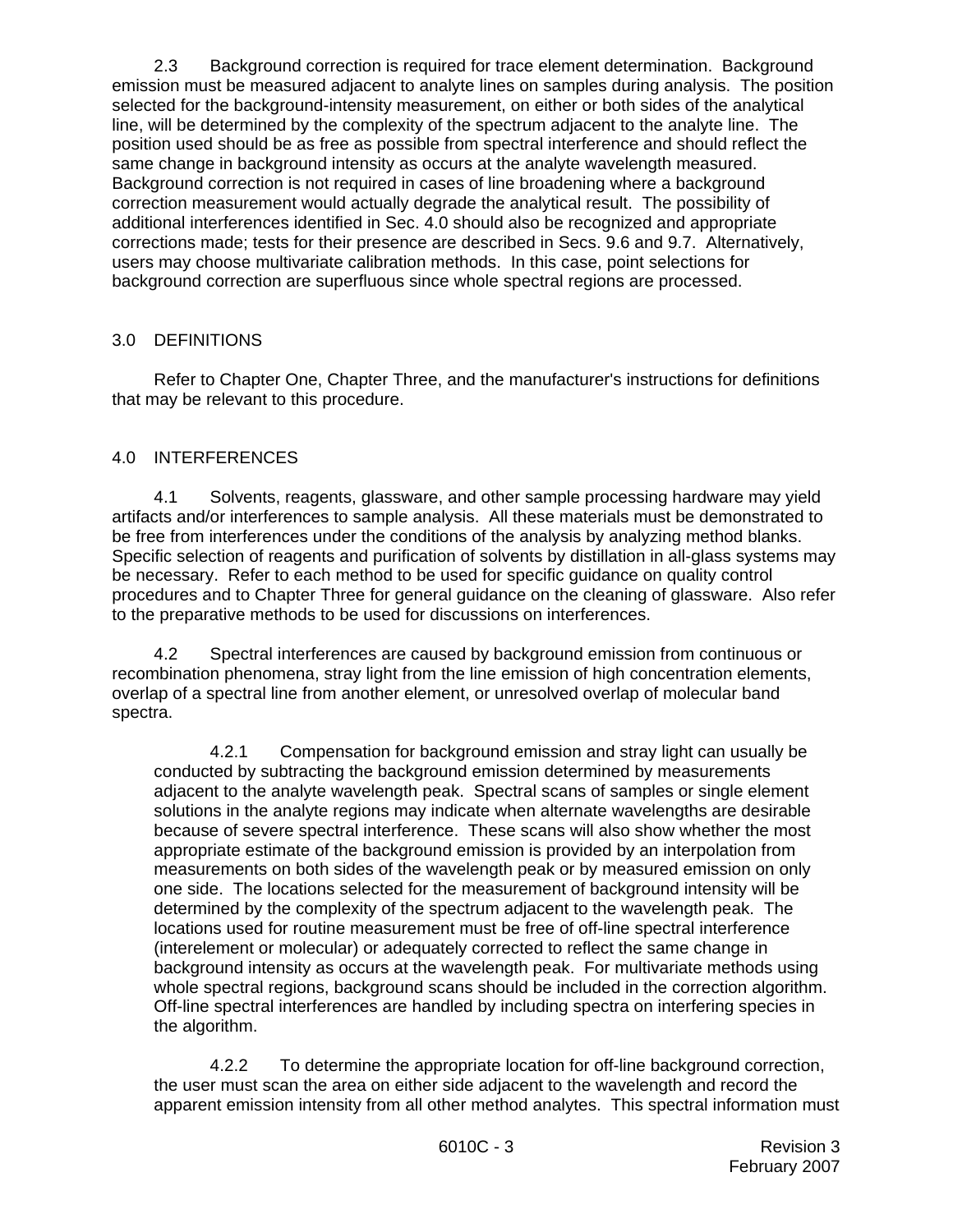be documented and kept on file. The location selected for background correction must be either free of off-line interelement spectral interference or a computer routine must be used for automatic correction on all determinations. If a wavelength other than the recommended wavelength is used, the analyst must determine and document both the overlapping and nearby spectral interference effects from all method analytes and common elements and provide for their automatic correction on all analyses. Tests to determine spectral interference must be done using analyte concentrations that will adequately describe the interference. Normally, 100 mg/L single-element solutions are sufficient. However, for analytes such as iron that may be found in the sample at high concentration, a more appropriate test would be to use a concentration near the upper limit of the analytical range (refer to Chapter Three).

4.2.3 Spectral overlaps may be avoided by using an alternate wavelength or can be compensated for by equations that correct for interelement contributions. Instruments that use equations for interelement correction require that the interfering elements be analyzed at the same time as the element of interest. When operative and uncorrected, interferences will produce false positive or positively biased determinations. More extensive information on interferant effects at various wavelengths and resolutions is available in reference wavelength tables and books. Users may apply interelement correction equations determined on their instruments with tested concentration ranges to compensate (off-line or on-line) for the effects of interfering elements. Some potential spectral interferences observed for the recommended wavelengths are given in Table 2. For multivariate calibration methods using whole spectral regions, spectral interferences are handled by including spectra of the interfering elements in the algorithm. The interferences listed are only those that occur between method analytes. Only interferences of a direct overlap nature are listed. These overlaps were observed with a single instrument having a working resolution of 0.035 nm.

4.2.4 When using interelement correction equations, the interference may be expressed as analyte concentration equivalents (i.e., false positive analyte concentrations) arising from 100 mg/L of the interference element. For example, if As is to be determined at 193.696 nm in a sample containing approximately 10 mg/L of Al, according to Table 2, 100 mg/L of AI will yield a false positive signal for an As level equivalent to approximately 1.3 mg/L. Therefore, the presence of 10 mg/L of Al will result in a false positive signal for As equivalent to approximately 0.13 mg/L. The user is cautioned that other instruments may exhibit somewhat different levels of interference than those shown in Table 2. These data are provided for guidance purposes only. The interference effects must be evaluated for each individual instrument, since the intensities will vary.

4.2.5 Interelement corrections will vary for the same emission line among instruments because of differences in resolution, as determined by the grating, the entrance and exit slit widths, and by the order of dispersion. Interelement corrections will also vary depending upon the choice of background correction points. Selecting a background correction point where an interfering emission line may appear should be avoided when practical. Interelement corrections that constitute a major portion of an emission signal may not yield accurate data. Users should continuously note that some samples may contain uncommon elements that could contribute spectral interferences.

4.2.6 The interference effects must be evaluated for each individual instrument, whether configured as a sequential or simultaneous instrument. For each instrument, intensities will vary not only with optical resolution but also with operating conditions (such as power, viewing height and argon flow rate). When using the recommended wavelengths, the analyst is required to determine and document for each wavelength the effect from referenced interferences (Table 2) as well as any other suspected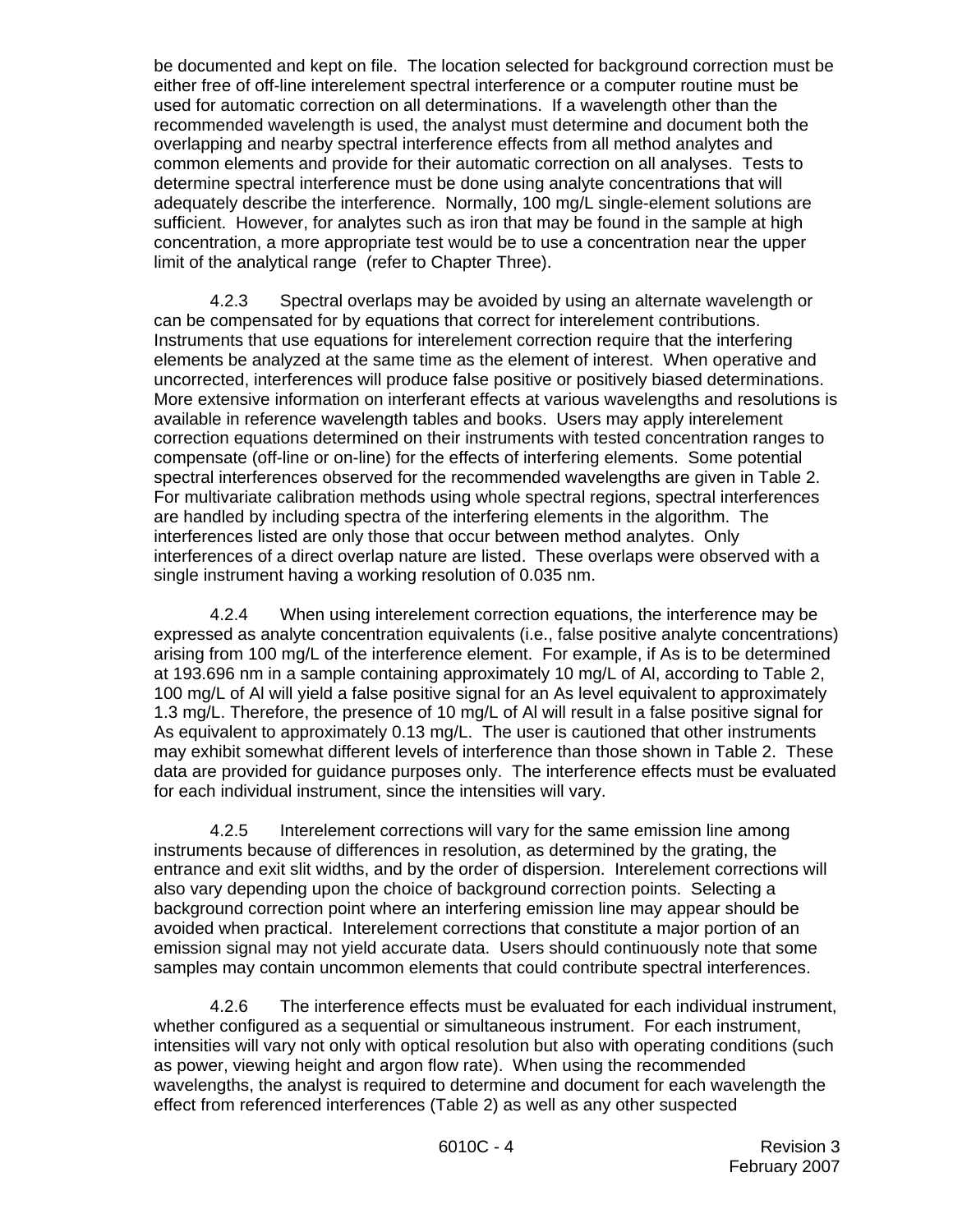interferences that may be specific to the instrument or matrix. The analyst is encouraged to utilize a computer routine for automatic correction on all analyses.

4.2.7 Users of sequential instruments must verify the absence of spectral interference by scanning over a range of 0.5 nm centered on the wavelength of interest for several samples. The range for lead, for example, would be from 220.6 to 220.1 nm. This procedure must be repeated whenever a new matrix is to be analyzed and when a new calibration curve using different instrumental conditions is to be prepared. Samples that show an elevated background emission across the range may be background corrected by applying a correction factor equal to the emission adjacent to the line or at two points on either side of the line and interpolating between them. An alternate wavelength that does not exhibit a background shift or spectral overlap may also be used.

4.2.8 If the correction routine is operating properly, the determined apparent analyte(s) concentration from analysis of each interference solution should fall within a specific concentration range around the calibration blank. The concentration range is calculated by multiplying the concentration of the interfering element by the value of the correction factor being tested and dividing by 10. If after the subtraction of the calibration blank the apparent analyte concentration falls outside of this range, in either a positive or negative direction, a change in the correction factor of more than 10% should be suspected. The cause of the change should be determined and corrected and the correction factor updated. The interference check solutions should be analyzed more than once to confirm a change has occurred. Adequate rinse time between solutions and before analysis of the calibration blank will assist in the confirmation.

4.2.9 When interelement corrections are applied, their accuracy should be verified daily, by analyzing spectral interference check solutions. The correction factors or multivariate correction matrices tested on a daily basis must be within the 20% criteria for five consecutive days. All interelement spectral correction factors or multivariate correction matrices must be verified and updated every six months or when an instrumentation change occurs, such as one in the torch, nebulizer, injector, or plasma conditions. Standard solutions should be inspected to ensure that there is no contamination that may be perceived as a spectral interference.

4.2.10 When interelement corrections are not used, verification of absence of interferences is required.

4.2.10.1 One method to verify the absence of interferences is to use a computer software routine for comparing the determinative data to established limits for notifying the analyst when an interfering element is detected in the sample at a concentration that will produce either an apparent false positive concentration (i.e., greater than the analyte instrument detection limit), or a false negative analyte concentration (i.e., less than the lower control limit of the calibration blank defined for a 99% confidence interval).

4.2.10.2 Another way to verify the absence of interferences is to analyze an interference check solution which contains similar concentrations of the major components of the samples (>10 mg/L) on a continuing basis to verify the absence of effects at the wavelengths selected. These data must be kept on file with the sample analysis data. If the check solution confirms an operative interference that is \$20% of the analyte concentration, the analyte must be determined using (1) analytical and background correction wavelengths (or spectral regions) free of the interference, (2) by an alternative wavelength, or (3) by another documented test procedure.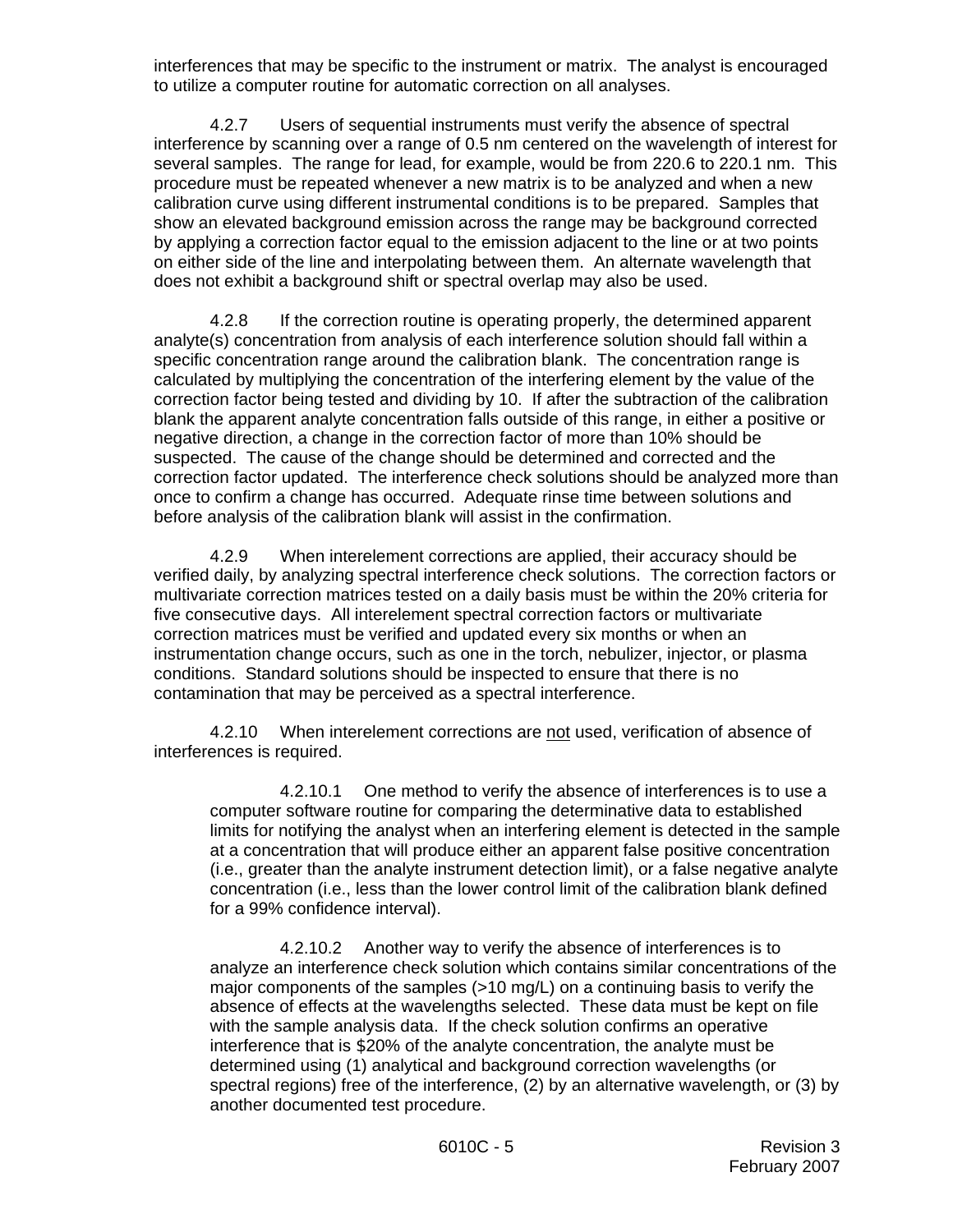4.3 Physical interferences are effects associated with the sample nebulization and transport processes. Changes in viscosity and surface tension can cause significant inaccuracies, especially in samples containing high dissolved solids or high acid concentrations. If physical interferences are present, they must be reduced by diluting the sample, by using a peristaltic pump, by using an internal standard, or by using a high solids nebulizer. Another problem that can occur with high dissolved solids is salt buildup at the tip of the nebulizer, affecting aerosol flow rate and causing instrumental drift. The problem can be controlled by wetting the argon prior to nebulization, by using a tip washer, by using a high solids nebulizer, or by diluting the sample. Also, it has been reported that better control of the argon flow rate, especially to the nebulizer, improves instrument performance. This may be accomplished with the use of mass flow controllers. The test described in Sec. 9.9 will help determine if a physical interference is present.

4.4 Chemical interferences include molecular compound formation, ionization effects, and solute vaporization effects. Normally, these effects are not significant with the ICP technique, but if observed, can be minimized by careful selection of operating conditions (incident power, observation position, and so forth), by buffering of the sample, by matrix matching, and by standard addition procedures. Chemical interferences are highly dependent on matrix type and the specific analyte element. The analyst is encouraged to review the information in all of Sec. 4.0 to deal with the majority of interferences likely to be encountered when using this method.

 4.4.1 The method of standard additions (MSA) can be useful when certain interferences are encountered. Refer to Method 7000 for a more detailed discussion of the MSA.

4.4.2 An alternative to using the method of standard additions is to use the internal standard technique, which involves adding one or more elements that are both not found in the samples and verified to not cause an interelement spectral interference to the samples, standards, and blanks. Yttrium or scandium are often used. The concentration should be sufficient for optimum precision, but not so high as to alter the salt concentration of the matrix. The element intensity is used by the instrument as an internal standard to ratio the analyte intensity signals for both calibration and quantitation. This technique is very useful in overcoming matrix interferences, especially in high solids matrices.

4.5 Memory interferences result when analytes in a previous sample contribute to the signals measured in a new sample. Memory effects can result from sample deposition on the uptake tubing to the nebulizer and from the build up of sample material in the plasma torch and spray chamber. The site where these effects occur is dependent on the element and can be minimized by flushing the system with a rinse blank between samples. The possibility of memory interferences should be recognized within an analytical run and suitable rinse times should be used to reduce them. The rinse times necessary for a particular element must be estimated prior to analysis. This may be achieved by aspirating a standard containing elements at a concentration ten times the usual amount or at the top of the linear dynamic range. The aspiration time for this sample should be the same as a normal sample analysis period, followed by analysis of the rinse blank at designated intervals. Note the length of time necessary for reducing analyte signals to "equal to" or "less than" the lower limit of quantitation. Until the required rinse time is established, the rinse period should be at least 60 sec between samples and standards. If a memory interference is suspected, the sample must be reanalyzed after a rinse period of sufficient length. Alternate rinse times may be established by the analyst based upon the project-specific DQOs.

4.6 Users are advised that high salt concentrations can cause analyte signal suppressions and confuse interference tests. If the instrument does not display negative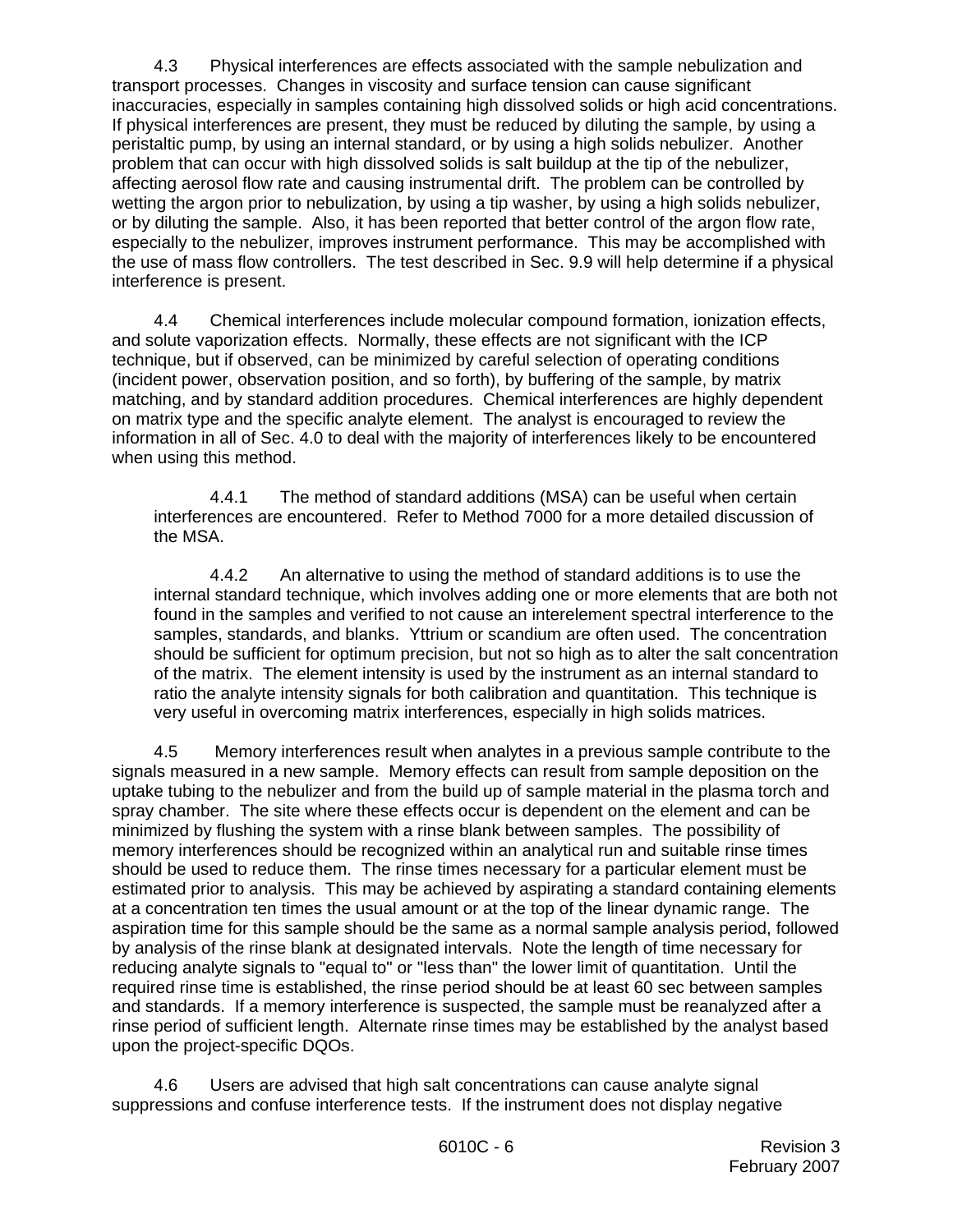values, fortify the interference check solution with the elements of interest at 0.5 to 1 mg/L and measure the added standard concentration accordingly. Concentrations should be within 20% of the true spiked concentration or dilution of the samples will be necessary. In the absence of a measurable analyte, overcorrection could go undetected if a negative value is reported as zero.

4.7 The dashes in Table 2 indicate that no measurable interferences were observed even at higher interferant concentrations. Generally, interferences were discernible if they produced peaks, or background shifts, corresponding to 2 to 5% of the peaks generated by the analyte concentrations.

4.8 The calibration blank (Sec. 7.5.1) may restrict the sensitivity of the quantitation limit or degrade the precision and accuracy of the analysis. Consult Chapter Three for recommended precautions and procedures necessary in reducing the magnitude and variability of the calibration blank.

## 5.0 SAFETY

5.1 This method does not address all safety issues associated with its use. The laboratory is responsible for maintaining a safe work environment and a current awareness file of OSHA regulations regarding the safe handling of the chemicals specified in this method. A reference file of material safety data sheets (MSDSs) should be available to all personnel involved in these analyses.

5.2 Concentrated nitric and hydrochloric acids are moderately toxic and extremely irritating to skin and mucus membranes. Use these reagents in a hood and if eye or skin contact occurs, flush with large volumes of water. Always wear safety glasses or a shield for eye protection when working with these reagents. Hydrofluoric acid is a very toxic acid and penetrates the skin and tissues deeply if not treated immediately. Injury occurs in two stages; first, by hydration that induces tissue necrosis and then by penetration of fluoride ions deep into the tissue and by reaction with calcium. Boric acid and other complexing reagents and appropriate treatment agents should be administered immediately. Consult appropriate safety literature and have the appropriate treatment materials readily available prior to working with this acid. See Method 3052 for specific suggestions for handling hydrofluoric acid from a safety and an instrument standpoint.

5.3 Many metal salts are extremely toxic if inhaled or swallowed. Extreme care must be taken to ensure that samples and standards are handled properly and that all exhaust gases are properly vented. Wash hands thoroughly after handling.

5.4 The acidification of samples containing reactive materials may result in the release of toxic gases, such as cyanides or sulfides. For this reason, the acidification and digestion of samples should be performed in an approved fume hood.

## 6.0 EQUIPMENT AND SUPPLIES

- 6.1 Inductively coupled argon plasma emission spectrometer
	- 6.1.1 Computer-controlled emission spectrometer with background correction.
	- 6.1.2 Radio-frequency generator compliant with FCC regulations.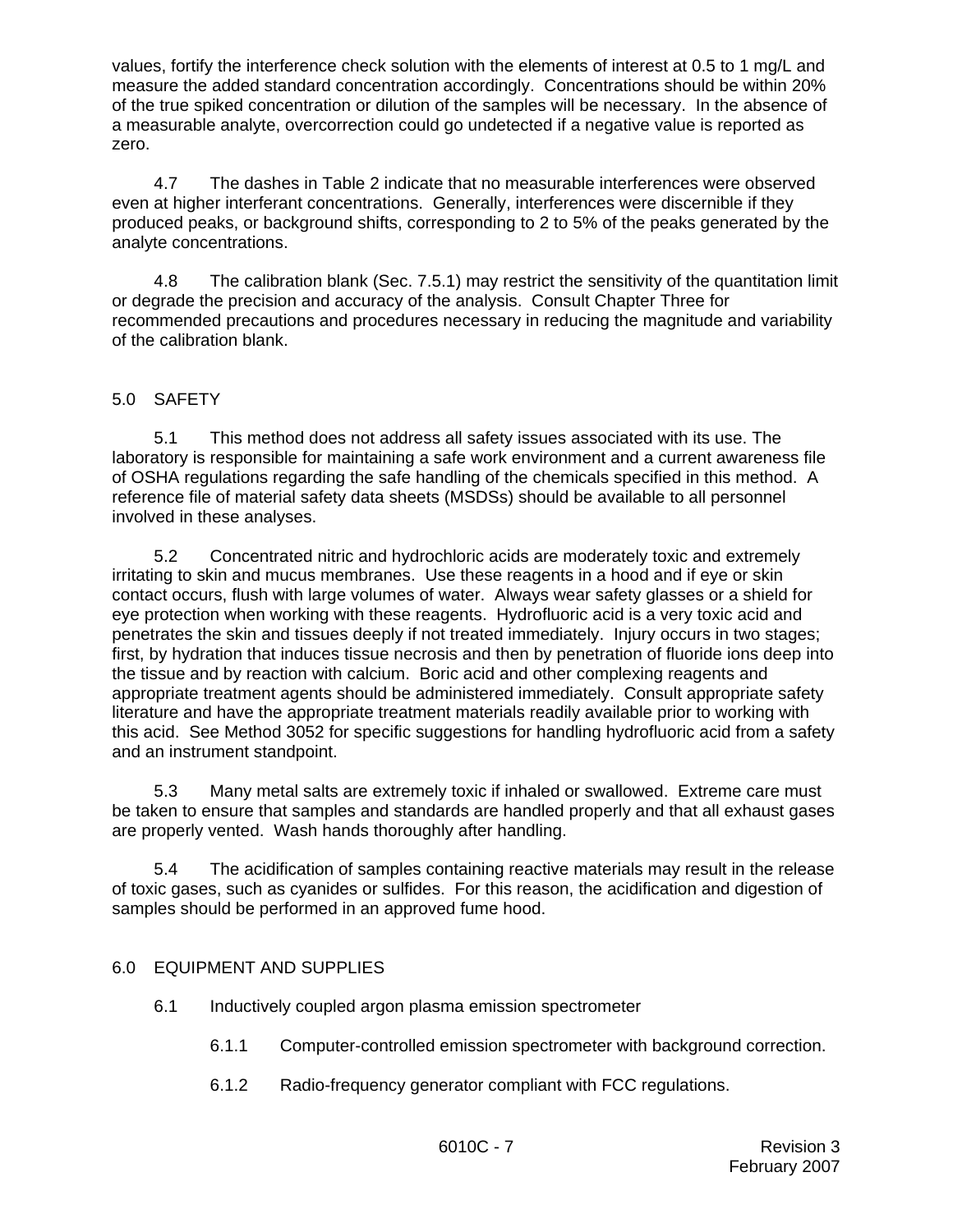- 6.1.3 Optional mass flow controller for argon nebulizer gas supply.
- 6.1.4 Optional peristaltic pump.
- 6.1.5 Optional autosampler.
- 6.1.6 Argon gas supply -- high purity.
- 6.2 Volumetric flasks of suitable precision and accuracy.
- 6.3 Volumetric pipets of suitable precision and accuracy.

# 7.0 REAGENTS AND STANDARDS

7.1 Reagent- or trace metals-grade chemicals must be used in all tests. Unless otherwise indicated, it is intended that all reagents conform to the specifications of the Committee on Analytical Reagents of the American Chemical Society, where such specifications are available. Other grades may be used, provided it is first ascertained that the reagent is of sufficiently high purity to permit its use without lessening the accuracy of the determination. If the purity of a reagent is in question, analyze for contamination. If the concentration of the contamination is less than the lower limit of quantitation, then the reagent is acceptable.

7.1.1 Hydrochloric acid (conc), HCl.

7.1.2 Hydrochloric acid HCl (1:1) -- Add 500 mL concentrated HCl to 400 mL water and dilute to 1 L in an appropriately- sized beaker.

7.1.3 Nitric acid (conc),  $HNO<sub>3</sub>$ .

7.1.4 Nitric acid,  $HNO<sub>3</sub>$  (1:1) -- Add 500 mL concentrated  $HNO<sub>3</sub>$  to 400 mL water and dilute to 1 L in an appropriately-sized beaker.

7.2 Reagent water -- All references to water in the method refer to reagent water, unless otherwise specified. Reagent water must be free of interferences.

7.3 Standard stock solutions may be purchased or prepared from ultra-high purity grade chemicals or metals (99.99% pure or greater). With several exceptions specifically noted, all salts must be dried for 1 hr at 105 EC.

CAUTION: Many metal salts are extremely toxic if inhaled or swallowed. Wash hands thoroughly after handling.

Typical stock solution preparation procedures follow. Concentrations are calculated based upon the weight of pure metal added, or with the use of the element fraction and the weight of the metal salt added.

NOTE: This section does not apply when analyzing samples prepared by Method 3040.

NOTE: The weight of the analyte is expressed to four significant figures for consistency with the weights below because rounding to two decimal places can contribute up to 4% error for some of the compounds.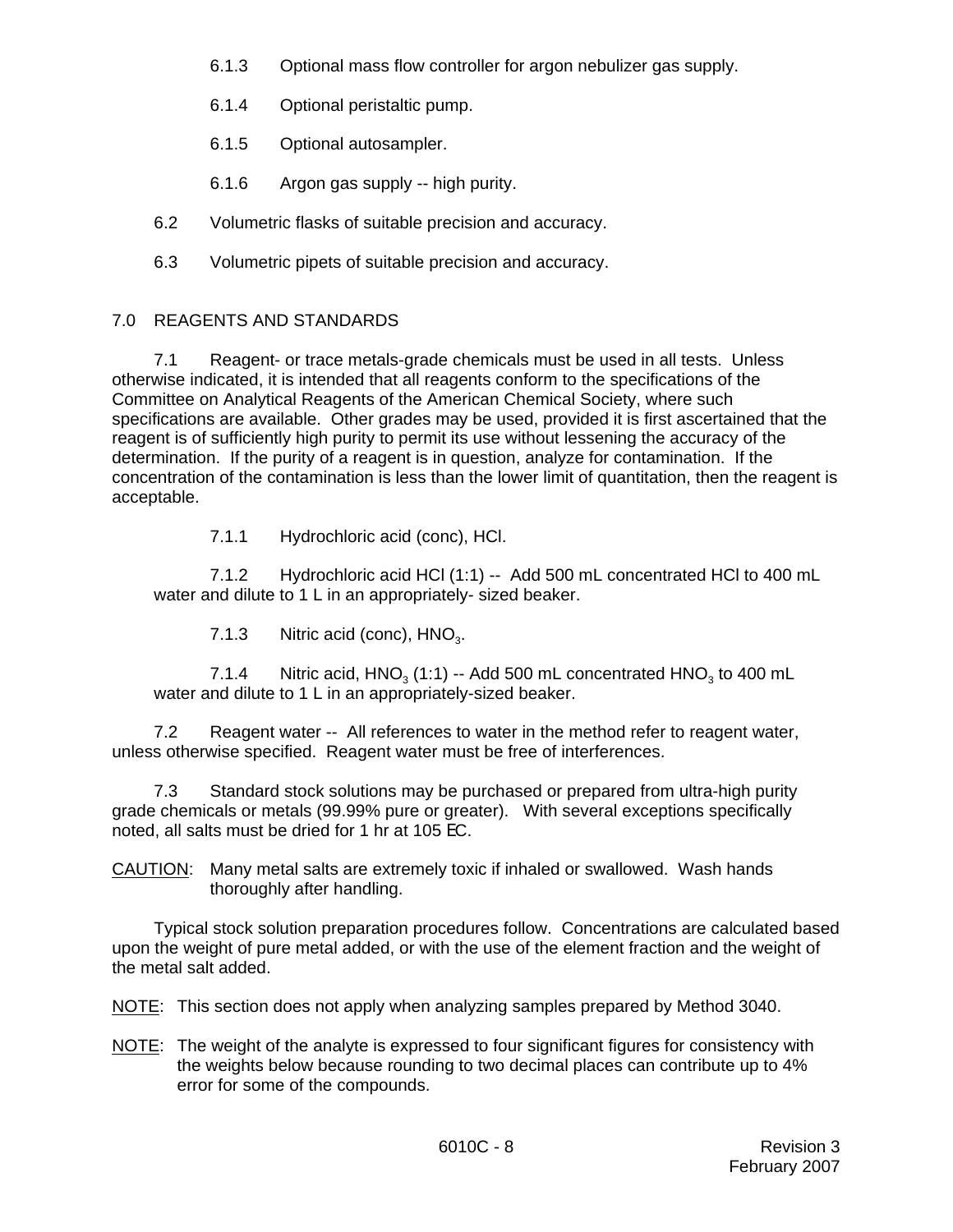For metals:

Concentration (ppm) ' weight (mg) volume (L)

For metal salts:

$$
Concentration (ppm) \cdot \frac{weight (mg) \times mole fraction}{volume (L)}
$$

7.3.1 Aluminum solution, stock, 1 mL =  $1000 \mu g$  of Al

Dissolve 1.000 g of aluminum metal, accurately weighed to at least four significant figures, in an acid mixture of 4.0 mL of HCl (1:1) and 1.0 mL of concentrated  $HNO<sub>3</sub>$  in a beaker. Warm beaker slowly to dissolve the metal. When dissolution is complete, transfer solution quantitatively to a 1000-mL volumetric flask, add an additional 10.0 mL of HCl (1:1) and dilute to volume with reagent water.

7.3.2 Antimony solution, stock, 1 mL =  $1000 \mu$ g of Sb

Dissolve 2.6673 g of K(SbO)C<sub>4</sub>H<sub>4</sub>O<sub>6</sub> (element fraction Sb = 0.3749), accurately weighed to at least four significant figures, in reagent water, add 10 mL of HCl (1:1), and dilute to volume in a 1000-mL volumetric flask with reagent water.

7.3.3 Arsenic solution, stock,  $1 \text{ mL} = 1000 \mu g$  of As

Dissolve 1.3203 g of As<sub>2</sub>O<sub>3</sub> (element fraction As = 0.7574), accurately weighed to at least four significant figures, in 100 mL of reagent water containing 0.4 g of NaOH. Acidify the solution with 2 mL of concentrated  $HNO<sub>3</sub>$  and dilute to volume in a 1000-mL volumetric flask with reagent water.

7.3.4 Barium solution, stock,  $1 mL = 1000 \mu$ g of Ba

Dissolve 1.5163 g of BaCl, (element fraction Ba = 0.6595), dried at 250 EC for 2 hr, accurately weighed to at least four significant figures, in 10 mL of reagent water with 1 mL of HCl (1:1). Add 10.0 mL of HCl (1:1) and dilute to volume in a 1000-mL volumetric flask with reagent water.

7.3.5 Beryllium solution, stock, 1 mL =  $1000 \mu$ g of Be

Do not dry. Dissolve 19.6463 g of BeSO<sub>4</sub> $4H<sub>2</sub>O$  (element fraction Be = 0.0509), accurately weighed to at least four significant figures, in reagent water, add 10.0 mL of concentrated HNO<sub>3</sub>, and dilute to volume in a 1000-mL volumetric flask with reagent water.

7.3.6 Boron solution, stock, 1 mL =  $1000 \mu g$  of B

Do not dry. Dissolve 5.716 g of anhydrous  $H_3BO_3$  (B fraction = 0.1749), accurately weighed to at least four significant figures, in reagent water and dilute in a 1-L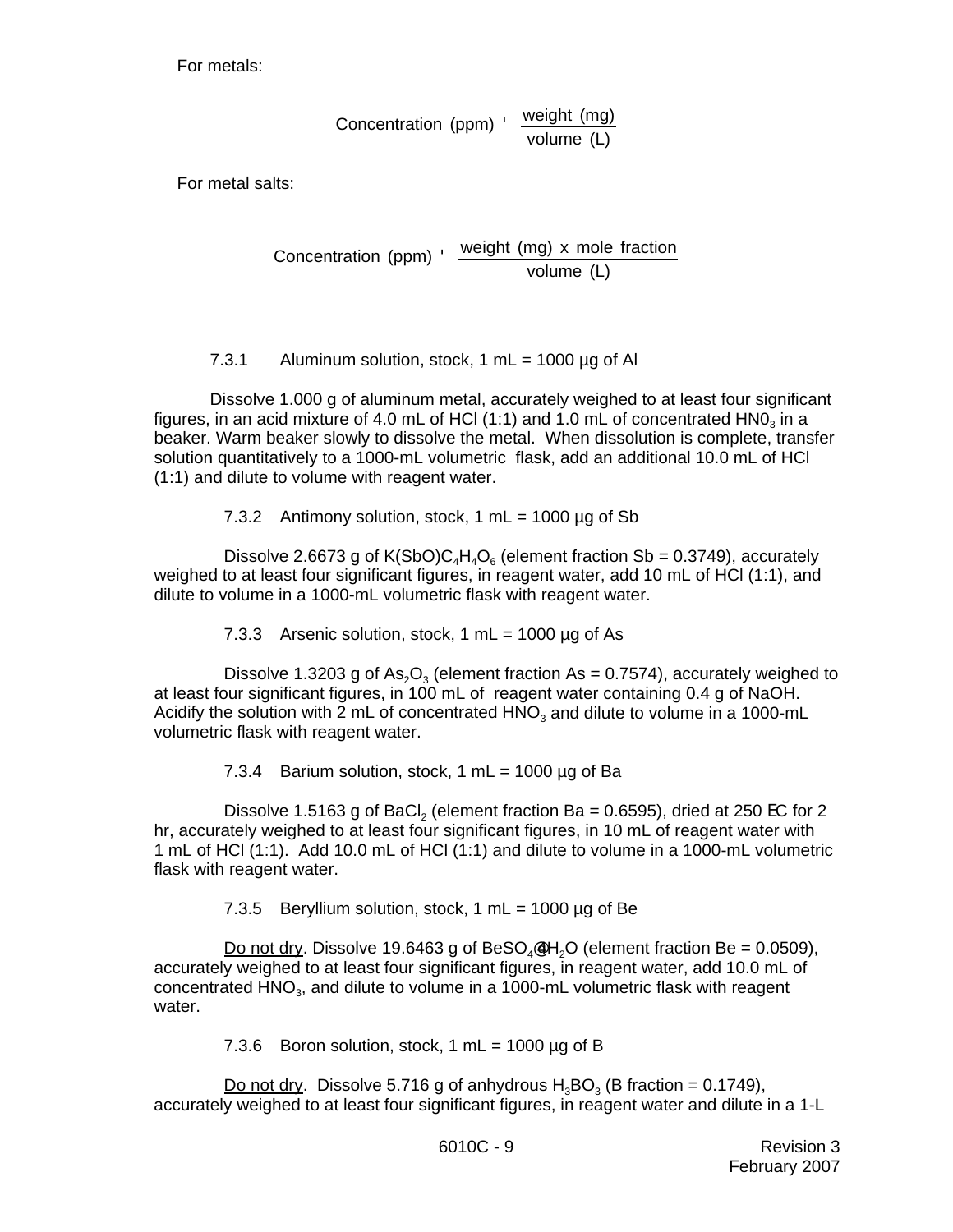volumetric flask with reagent water. Transfer immediately after mixing in a clean polytetrafluoroethylene (PTFE) bottle to minimize any leaching of boron from the glass container. The use of a non-glass volumetric flask is recommended to avoid boron contamination from glassware.

7.3.7 Cadmium solution, stock, 1 mL =  $1000 \mu g$  of Cd

Dissolve 1.1423 g of CdO (element fraction  $Cd = 0.8754$ ), accurately weighed to at least four significant figures, in a minimum amount of  $(1:1)$  HNO<sub>3</sub>. Heat to increase the rate of dissolution. Add 10.0 mL of concentrated HNO<sub>3</sub> and dilute to volume in a 1000-mL volumetric flask with reagent water.

7.3.8 Calcium solution, stock, 1 mL =  $1000 \mu$ g of Ca

Suspend 2.4969 g of CaCO<sub>3</sub> (element Ca fraction = 0.4005), dried at 180 EC for 1 hr before weighing, accurately weighed to at least four significant figures, in reagent water and dissolve cautiously with a minimum amount of  $(1:1)$  HNO<sub>3</sub>. Add 10.0 mL of concentrated  $HNO<sub>3</sub>$  and dilute to volume in a 1000-mL volumetric flask with reagent water.

7.3.9 Chromium solution, stock, 1 mL =  $1000 \mu$ g of Cr

Dissolve 1.9231 g of CrO<sub>3</sub> (element fraction Cr = 0.5200), accurately weighed to at least four significant figures, in reagent water. When dissolution is complete, acidify with 10 mL of concentrated  $HNO<sub>3</sub>$  and dilute to volume in a 1000-mL volumetric flask with reagent water.

7.3.10 Cobalt solution, stock, 1  $mL = 1000 \mu$ g of Co

Dissolve 1.000 g of cobalt metal, accurately weighed to at least four significant figures, in a minimum amount of (1:1)  $HNO<sub>3</sub>$ . Add 10.0 mL of HCl (1:1) and dilute to volume in a 1000-mL volumetric flask with reagent water.

7.3.11 Copper solution, stock, 1 mL =  $1000 \mu g$  of Cu

Dissolve 1.2564 g of CuO (element fraction Cu = 0.7989), accurately weighed to at least four significant figures, in a minimum amount of  $(1:1)$  HNO<sub>3</sub>. Add 10.0 mL of concentrated HNO<sub>2</sub> and dilute to volume in a 1000-mL volumetric flask with reagent water.

7.3.12 Iron solution, stock, 1 mL = 1000  $\mu$ g of Fe

Dissolve 1.4298 g of Fe<sub>2</sub>O<sub>3</sub> (element fraction Fe = 0.6994), accurately weighed to at least four significant figures, in a warm mixture of 20 mL HCl (1:1) and 2 mL of concentrated  $HNO<sub>3</sub>$ . Cool, add an additional 5.0 mL of concentrated  $HNO<sub>3</sub>$ , and dilute to volume in a 1000-mL volumetric flask with reagent water.

7.3.13 Lead solution, stock, 1 mL =  $1000 \mu g$  of Pb

Dissolve 1.5985 g of  $Pb(NO_3)_2$  (element fraction Pb = 0.6256), accurately weighed to at least four significant figures, in a minimum amount of  $(1:1)$  HNO<sub>3</sub>. Add 10 mL (1:1)  $HNO<sub>3</sub>$  and dilute to volume in a 1000-mL volumetric flask with reagent water.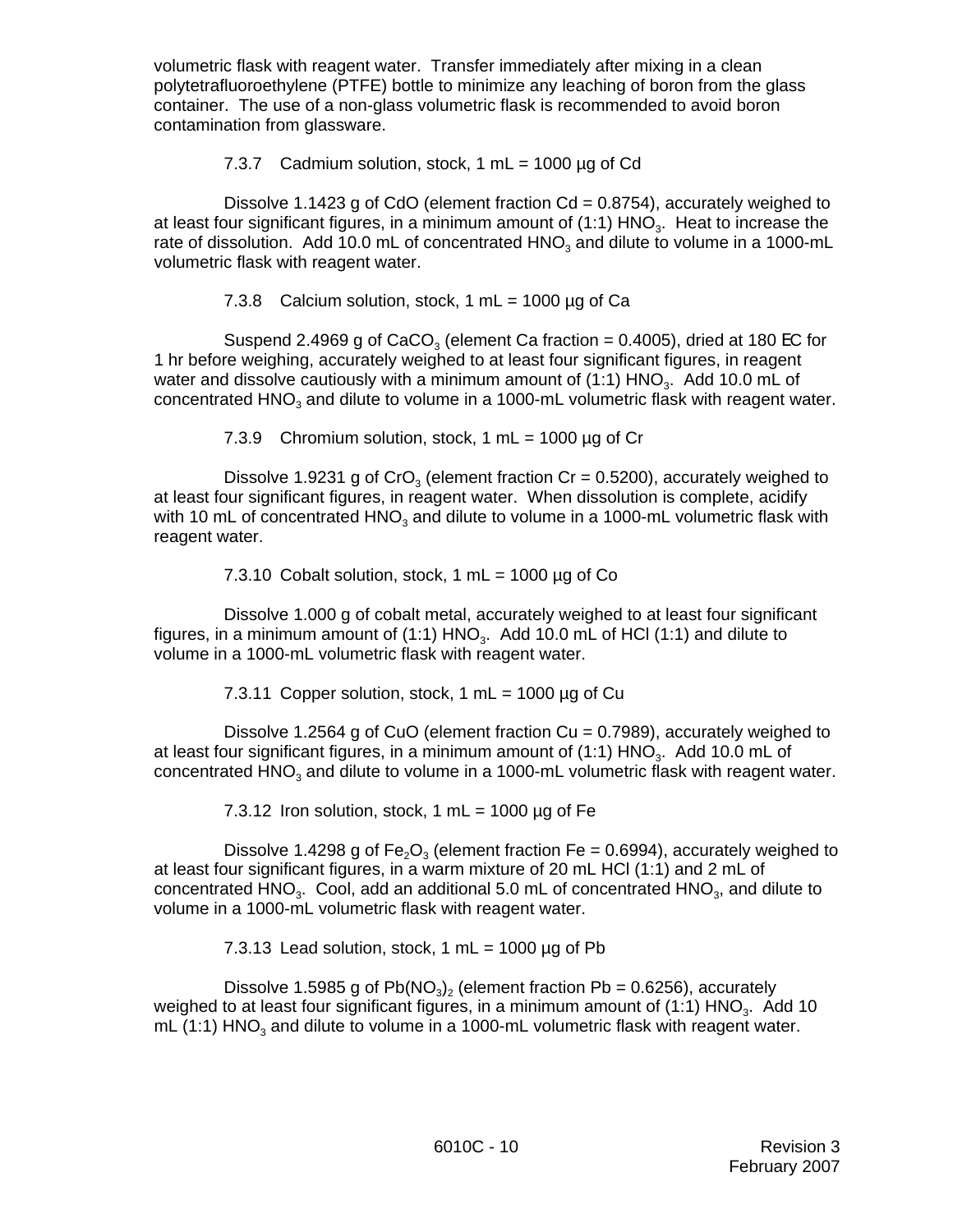7.3.14 Lithium solution, stock, 1 mL =  $1000 \mu$ g of Li

Dissolve 5.3248 g of lithium carbonate (element fraction  $Li = 0.1878$ ), accurately weighed to at least four significant figures, in a minimum amount of HCl (1:1) and dilute to volume in a 1000-mL volumetric flask with reagent water.

7.3.15 Magnesium solution, stock, 1 mL = 1000 µg of Mg

Dissolve 1.6584 g of MgO (element fraction Mg = 0.6030), accurately weighed to at least four significant figures, in a minimum amount of  $(1:1)$  HNO<sub>3</sub>. Add 10.0 mL of  $(1:1)$ concentrated HNO<sub>3</sub> and dilute to volume in a 1000-mL volumetric flask with reagent water.

7.3.16 Manganese solution, stock, 1 mL =  $1000 \mu$ g of Mn

Dissolve 1.00 g of manganese metal, accurately weighed to at least four significant figures, in acid mixture (10 mL of concentrated HCl and 1 mL of concentrated  $HNO<sub>3</sub>$ ) and dilute to volume in a 1000-mL volumetric flask with reagent water.

7.3.17 Mercury solution, stock, 1 mL =  $1000 \mu$ g of Hg

### WARNING: Do not dry, **mercury is a highly toxic element**.

Dissolve 1.354 g of HgCl<sub>2</sub> (Hg fraction =  $0.7388$ ) in reagent water. Add 50.0 mL of concentrated  $HNO<sub>3</sub>$  and dilute to volume in 1000-mL volumetric flask with reagent water.

7.3.18 Molybdenum solution, stock, 1 mL = 1000 µg of Mo

Dissolve 1.7325 g of  $(NH_4)_6M_2O_{24}$ 4H<sub>2</sub>O (element fraction Mo = 0.5772), accurately weighed to at least four significant figures, in reagent water and dilute to volume in a 1000-mL volumetric flask with reagent water.

7.3.19 Nickel solution, stock, 1 mL =  $1000 \mu$ g of Ni

Dissolve 1.000 g of nickel metal, accurately weighed to at least four significant figures, in 10.0 mL of hot concentrated  $HNO<sub>3</sub>$ , cool, and dilute to volume in a 1000-mL volumetric flask with reagent water.

7.3.20 Phosphate solution, stock, 1 mL =  $1000 \mu$ g of P

Dissolve 4.3937 g of anhydrous  $KH<sub>2</sub>PO<sub>4</sub>$  (element fraction P = 0.2276), accurately weighed to at least four significant figures, in water. Dilute to volume in a 1000 mL volumetric flask with reagent water.

7.3.21 Potassium solution, stock, 1 mL =  $1000 \mu$ g of K

Dissolve 1.9069 g of KCI (element fraction  $K = 0.5244$ ) dried at 110 EC, accurately weighed to at least four significant figures, in reagent water, and dilute to volume in a 1000-mL volumetric flask with reagent water.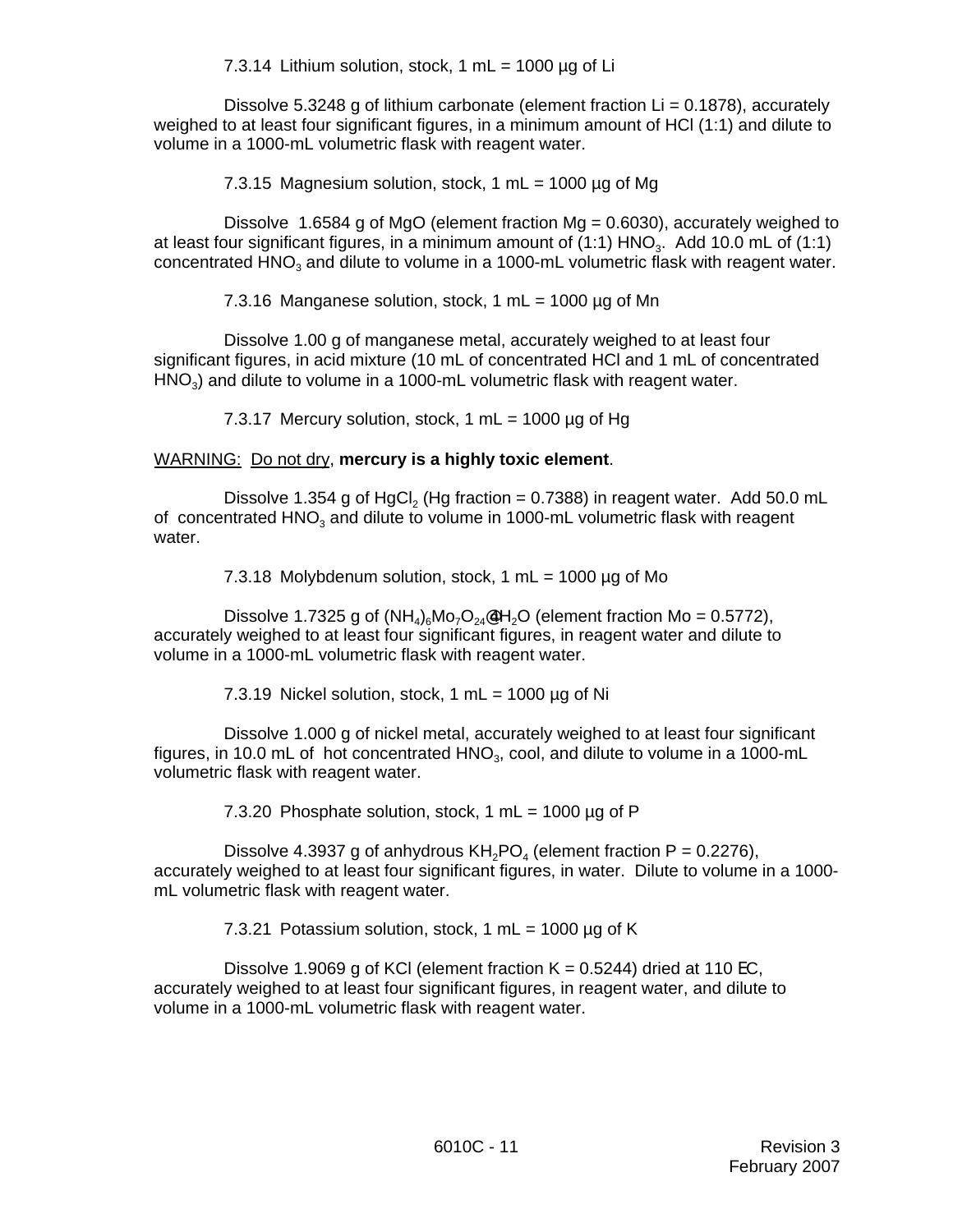7.3.22 Selenium solution, stock,  $1 mL = 1000 \mu g$  of Se

Do not dry. Dissolve 1.6332 g of  $H_2$ SeO<sub>3</sub> (element fraction Se = 0.6123), accurately weighed to at least four significant figures, in reagent water and dilute to volume in a 1000-mL volumetric flask with reagent water.

7.3.23 Silica solution, stock, 1 mL =  $1000 \mu g$  SiO<sub>2</sub>

Do not dry. Dissolve 2.964 g of  $NH<sub>4</sub>SiF<sub>6</sub>$ , accurately weighed to at least four significant figures, in 200 mL (1:20) HCl with heating at 85 EC to dissolve the solid. Let solution cool and dilute to volume in a 1000-mL volumetric flask with reagent water. Store in a PTFE container and protect from light.

7.3.24 Silver solution, stock, 1 mL =  $1000 \mu g$  of Ag

Dissolve 1.5748 g of AgNO<sub>3</sub> (element fraction Ag = 0.6350), accurately weighed to at least four significant figures, in water and 10 mL of concentrated HNO<sub>3</sub>. Dilute to volume in a 1000-mL volumetric flask with reagent water.

7.3.25 Sodium solution, stock, 1 mL =  $1000 \mu$ g of Na

Dissolve 2.5419 g of NaCl (element fraction Na = 0.3934), accurately weighed to at least four significant figures, in reagent water. Add 10.0 mL of concentrated  $HNO<sub>3</sub>$  and dilute to volume in a 1000-mL volumetric flask with reagent water.

7.3.26 Strontium solution, stock, 1 mL =  $1000 \mu g$  of Sr

Dissolve 2.4154 g of strontium nitrate  $(Sr(NO<sub>3</sub>)<sub>2</sub>)$  (element fraction Sr = 0.4140), accurately weighed to at least four significant figures, in a 1000-mL flask containing 10 mL of concentrated HCl and 700 mL of reagent water. Dilute to volume with reagent water.

7.3.27 Thallium solution, stock, 1 mL = 1000  $\mu$ q of Tl

Dissolve 1.3034 g of TINO<sub>3</sub> (element fraction TI = 0.7672), accurately weighed to at least four significant figures, in reagent water. Add 10.0 mL of concentrated  $HNO<sub>3</sub>$  and dilute to volume in a 1000-mL volumetric flask with reagent water.

7.3.28 Tin solution, stock, 1 mL =  $1000 \mu$ g of Sn

Dissolve 1.000 g of Sn shot, accurately weighed to at least 4 significant figures, in 200 mL of HCl (1:1) with heating to dissolve the metal. Let solution cool and dilute with HCl (1:1) in a 1000-mL volumetric flask.

7.3.29 Vanadium solution, stock, 1 mL = 1000  $\mu$ g of V

Dissolve 2.2957 g of  $NH_4VO_3$  (element fraction V = 0.4356), accurately weighed to at least four significant figures, in a minimum amount of concentrated  $HNO<sub>3</sub>$ . Heat to dissolve the metal. Add 10.0 mL of concentrated  $HNO<sub>3</sub>$  and dilute to volume in a 1000-mL volumetric flask with reagent water.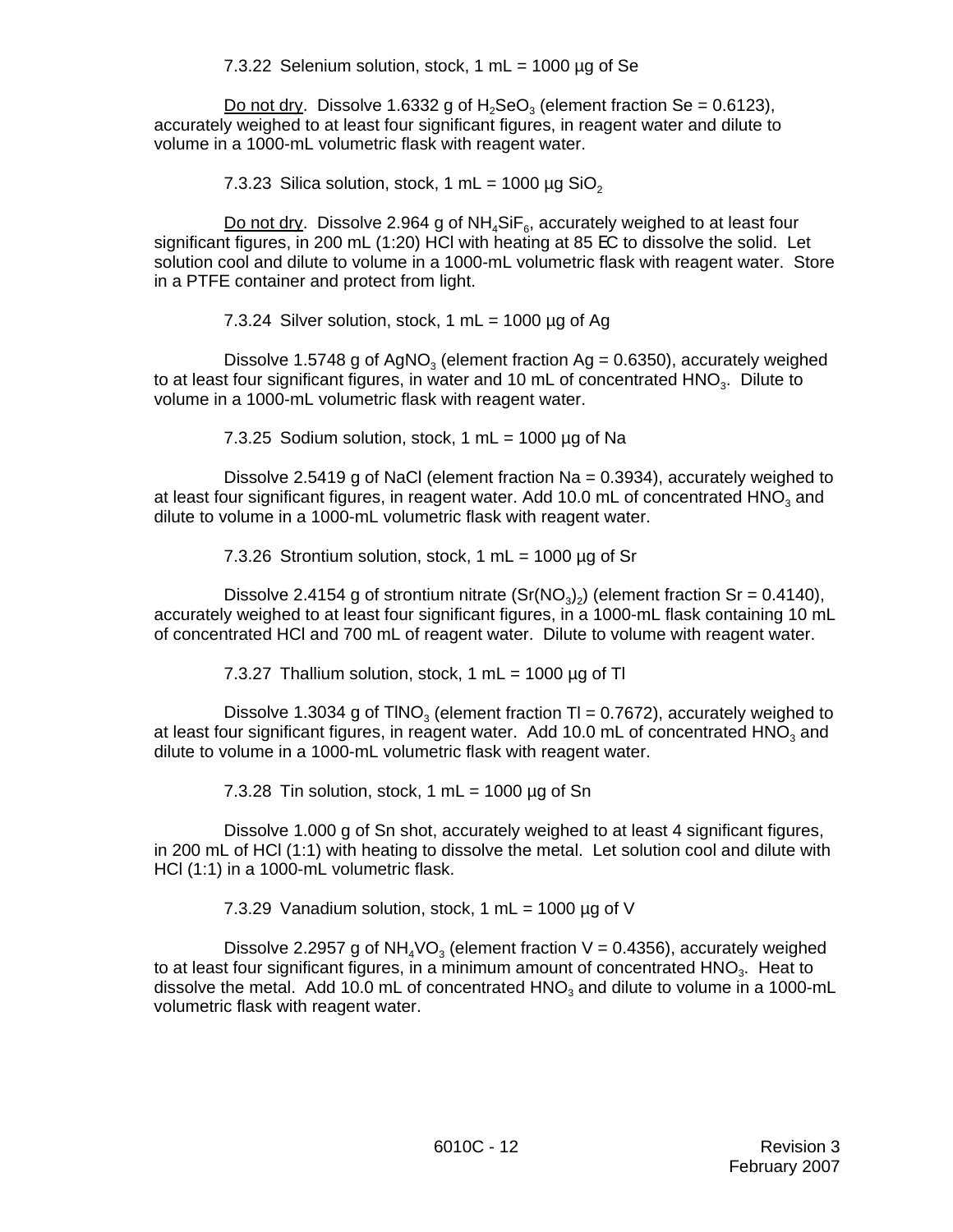7.3.30 Zinc solution, stock, 1 mL =  $1000 \mu g$  of Zn

Dissolve 1.2447 g of ZnO (element fraction  $Zn = 0.8034$ ), accurately weighed to at least four significant figures, in a minimum amount of dilute  $HNO<sub>3</sub>$ . Add 10.0 mL of concentrated HNO<sub>3</sub> and dilute to volume in a 1000-mL volumetric flask with reagent water.

7.3.31 Yttrium solution, stock, 1 mL =  $1000 \mu$ g of Y

Dissolve 4.3081 g of  $Y(NO<sub>3</sub>)<sub>3</sub>$  (GH<sub>2</sub>O (element fraction  $Y = 0.2321$ ), accurately weighed to at least four significant figures, in a minimum amount of dilute  $HNO<sub>3</sub>$ . Add 10.0 mL of concentrated HNO<sub>3</sub> and dilute to volume in a 1000-mL volumetric flask with reagent water.

7.4 Mixed calibration standard solutions

Prepare mixed calibration standard solutions (see Table 3) by combining appropriate volumes of the stock solutions above in volumetric flasks. Add the appropriate types and volumes of acids so that the standards are matrix-matched with the sample digestates. Prior to preparing the mixed standards, each stock solution should be analyzed separately to determine possible spectral interference or the presence of impurities. Care should be taken when preparing the mixed standards to ensure that the elements are compatible and stable together. Transfer the mixed standard solutions to FEP fluorocarbon or previously unused polyethylene or polypropylene bottles for storage. For all intermediate and working standards, especially low level standards (i.e., <1 ppm), stability must be demonstrated prior to use. Freshly-mixed standards should be prepared, as needed, with the realization that concentration can change with age. (Refer to Sec. 10.3.1 for guidance on determining the viability of standards.) Some typical calibration standard combinations are listed in Table 3.

NOTE: If the addition of silver to the recommended acid combination initially results in a precipitate, then add 15 mL of water and warm the flask until the solution clears. Cool and dilute to 100 mL with water. For this acid combination, the silver concentration should be limited to 2 mg/L. Silver is stable under these conditions in a water matrix for 30 days, if protected from the light. Higher concentrations of silver require additional HCl.

## 7.5 Blanks

Two types of blanks are required for the analysis of samples prepared by any method other than Method 3040. The calibration blank is used in establishing the analytical curve and the method blank is used to identify possible contamination resulting from either the reagents (acids) or the equipment used during sample processing including filtration.

7.5.1 The calibration blank is prepared by acidifying reagent water to the same concentrations of the acids found in the standards and samples. Prepare a sufficient quantity to flush the system between standards and samples. The calibration blank will also be used for all initial (ICB) and continuing calibration blank (CCB) determinations.

7.5.2 The method blank must contain all of the reagents in the same volumes as used in the processing of the samples. The method blank must be carried through the complete procedure and contain the same acid concentration in the final solution as the sample solution used for analysis (refer to Sec. 9.5).

7.6 The initial calibration verification (ICV) standard is prepared by the analyst (or a purchased second source reference material) by combining compatible elements from a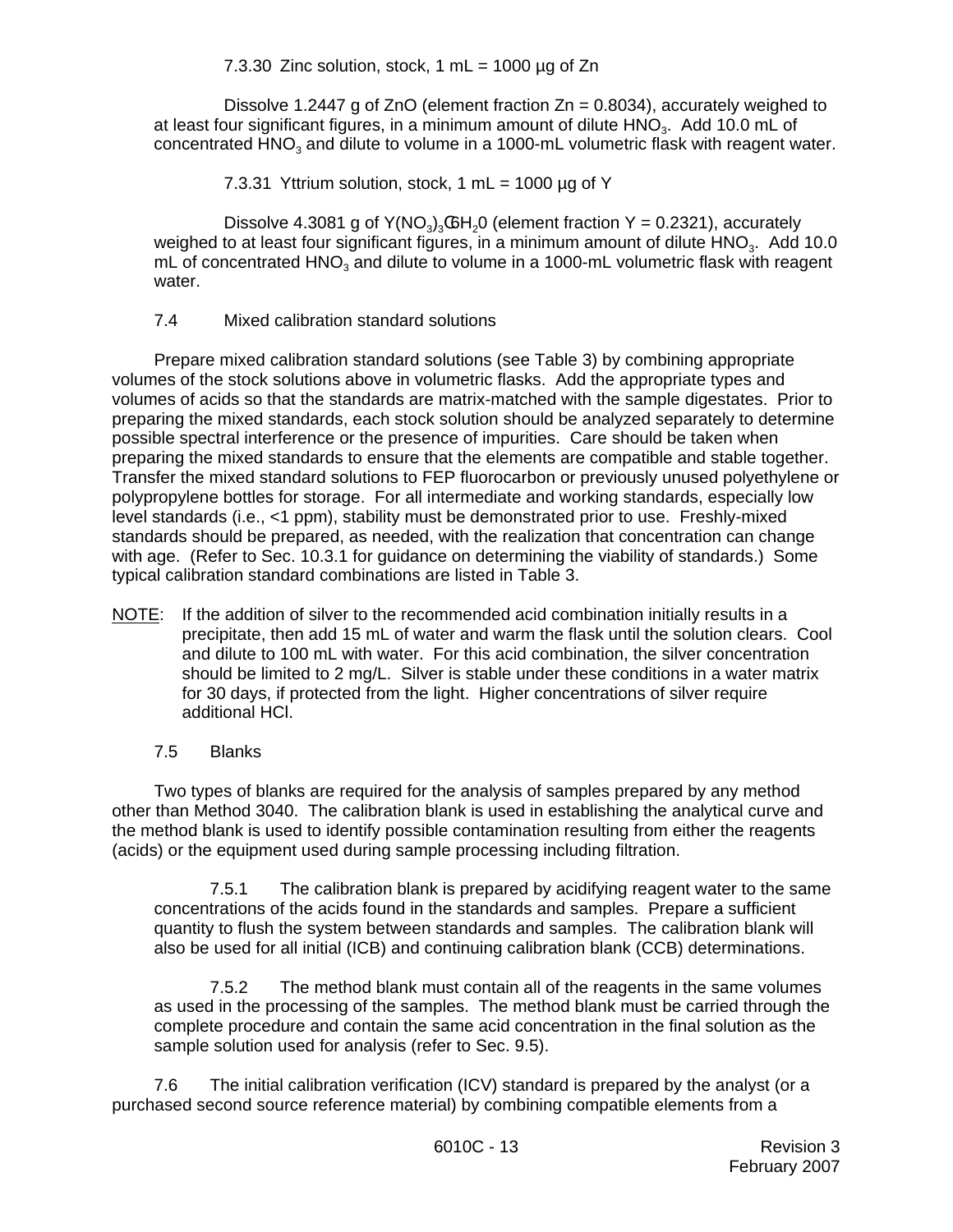standard source different from that of the calibration standard, and at concentration near the midpoint of the calibration curve (see Sec. 10.3.3 for use). This standard may also be purchased.

7.7 The continuing calibration verification (CCV) standard should be prepared in the same acid matrix using the same standards used for calibration, at a concentration near the mid-point of the calibration curve (see Sec. 10.3.4 for use).

7.8 The interference check solution is prepared to contain known concentrations of interfering elements that will provide an adequate test of the correction factors. Spike the sample with the elements of interest, particularly those with known interferences at 0.5 to 1 mg/L. In the absence of measurable analyte, overcorrection could go undetected because a negative value could be reported as zero. If the particular instrument will display overcorrection as a negative number, this spiking procedure will not be necessary.

## 8.0 SAMPLE COLLECTION, PRESERVATION, AND HANDLING

See the introductory material to Chapter Three, "Inorganic Analytes."

# 9.0 QUALITY CONTROL

9.1 Refer to Chapter One for additional guidance on quality assurance (QA) and quality control (QC) protocols. When inconsistencies exist between QC guidelines, methodspecific QC criteria take precedence over both technique-specific criteria and those criteria given in Chapter One, and technique-specific QC criteria take precedence over the criteria in Chapter One. Any effort involving the collection of analytical data should include development of a structured and systematic planning document, such as a Quality Assurance Project Plan (QAPP) or a Sampling and Analysis Plan (SAP), which translates project objectives and specifications into directions for those that will implement the project and assess the results. Each laboratory should maintain a formal quality assurance program. The laboratory should also maintain records to document the quality of the data generated. All data sheets and quality control data should be maintained for reference or inspection.

9.2 Refer to the 3000 series method to be used (e.g., Method 3005, 3010, 3015, 3031, 3040, 3050, 3051, or 3052) for appropriate QC procedures to ensure the proper operation of the various sample preparation techniques.

9.3 Instrument detection limits (IDLs) are useful means to evaluate the instrument noise level and response changes over time for each analyte from a series of reagent blank analyses to obtain a calculated concentration. They are not to be confused with the lower limit of quantitation, nor should they be used in establishing this limit. It may be helpful to compare the calculated IDLs to the established lower limit of quantitation, however, it should be understood that the lower limit of quantitation needs to be verified according to the guidance in Sec. 10.0.

IDLs in µg/L can be estimated by calculating the average of the standard deviations of three runs on three non-consecutive days from the analysis of a reagent blank solution with seven consecutive measurements per day. Each measurement should be performed as though it were a separate analytical sample (i.e., each measurement must be followed by a rinse and/or any other procedure normally performed between the analysis of separate samples). IDLs should be determined at least every three months or at a project-specific designated frequency and kept with the instrument log book.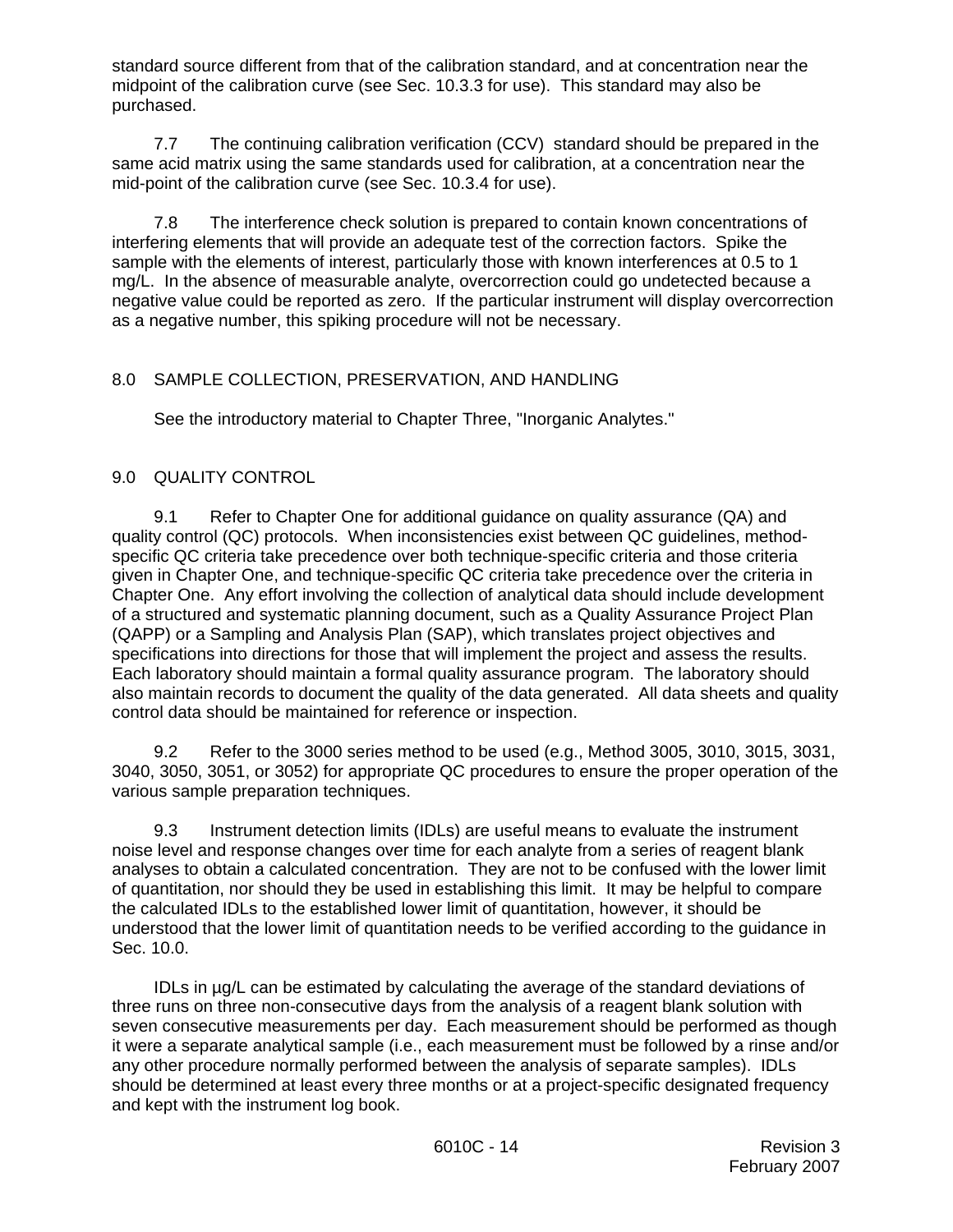### 9.4 Initial demonstration of proficiency

Each laboratory must demonstrate initial proficiency with each sample preparation (a 3000 series method) and determinative method combination it utilizes by generating data of acceptable accuracy and precision for target analytes in a clean matrix. If an autosampler is used to perform sample dilutions, before using the autosampler to dilute samples, the laboratory should satisfy itself that those dilutions are of equivalent or better accuracy than is achieved by an experienced analyst performing manual dilutions. The laboratory must also repeat the demonstration of proficiency whenever new staff members are trained or significant changes in instrumentation are made.

9.5 Dilute and reanalyze samples that exceed the linear dynamic range or use an alternate, less sensitive calibration for which quality control data are already established.

9.6 For each batch of samples processed, at least one method blank must be carried throughout the entire sample preparation and analytical process. A method blank is prepared by using a volume or weight of reagent water at the volume or weight specified in the preparation method, and then carried through the appropriate steps of the analytical process. These steps may include, but are not limited to, prefiltering, digestion, dilution, filtering, and analysis. If the method blank does not contain target analytes at a level that interferes with the project-specific DQOs, then the method blank would be considered acceptable.

In the absence of project-specific DQOs, if the blank is less than 10% of the lower limit of quantitation check sample concentration, less than 10% of the regulatory limit, or less than 10% of the lowest sample concentration for each analyte in a given preparation batch, whichever is greater, then the method blank is considered acceptable. If the method blank cannot be considered acceptable, the method blank should be re-run once, and if still unacceptable, then all samples after the last acceptable method blank should be reprepared and reanalyzed along with the other appropriate batch QC samples. These blanks will be useful in determining if samples are being contaminated. If the method blank exceeds the criteria, but the samples are all either below the reporting level or below the applicable action level or other DQOs, then the sample data may be used despite the contamination of the method blank.

## 9.7 Laboratory control sample (LCS)

For each batch of samples processed, at least one LCS must be carried throughout the entire sample preparation and analytical process. The laboratory control samples should be spiked with each analyte of interest at the project-specific action level or, when lacking projectspecific action levels, at approximately mid-point of the linear dynamic range. Acceptance criteria should either be defined in the project-specifc planning documents or set at a laboratory derived limit developed through the use of historical analyses. In the absence of project-specific or historical data generated criteria, this limit should be set at  $\pm$  20% of the spiked value. Acceptance limits derived from historical data should be no wider that  $\pm 20\%$ . If the laboratory control sample is not acceptable, then the laboratory control sample should be re-run once and, if still unacceptable, all samples after the last acceptable laboratory control sample should be reprepared and reanalyzed.

Concurrent analyses of standard reference materials (SRMs) containing known amounts of analytes in the media of interest are recommended and may be used as an LCS. For solid SRMs, 80 -120% accuracy may not be achievable and the manufacturer's established acceptance criterion should be used for soil SRMs.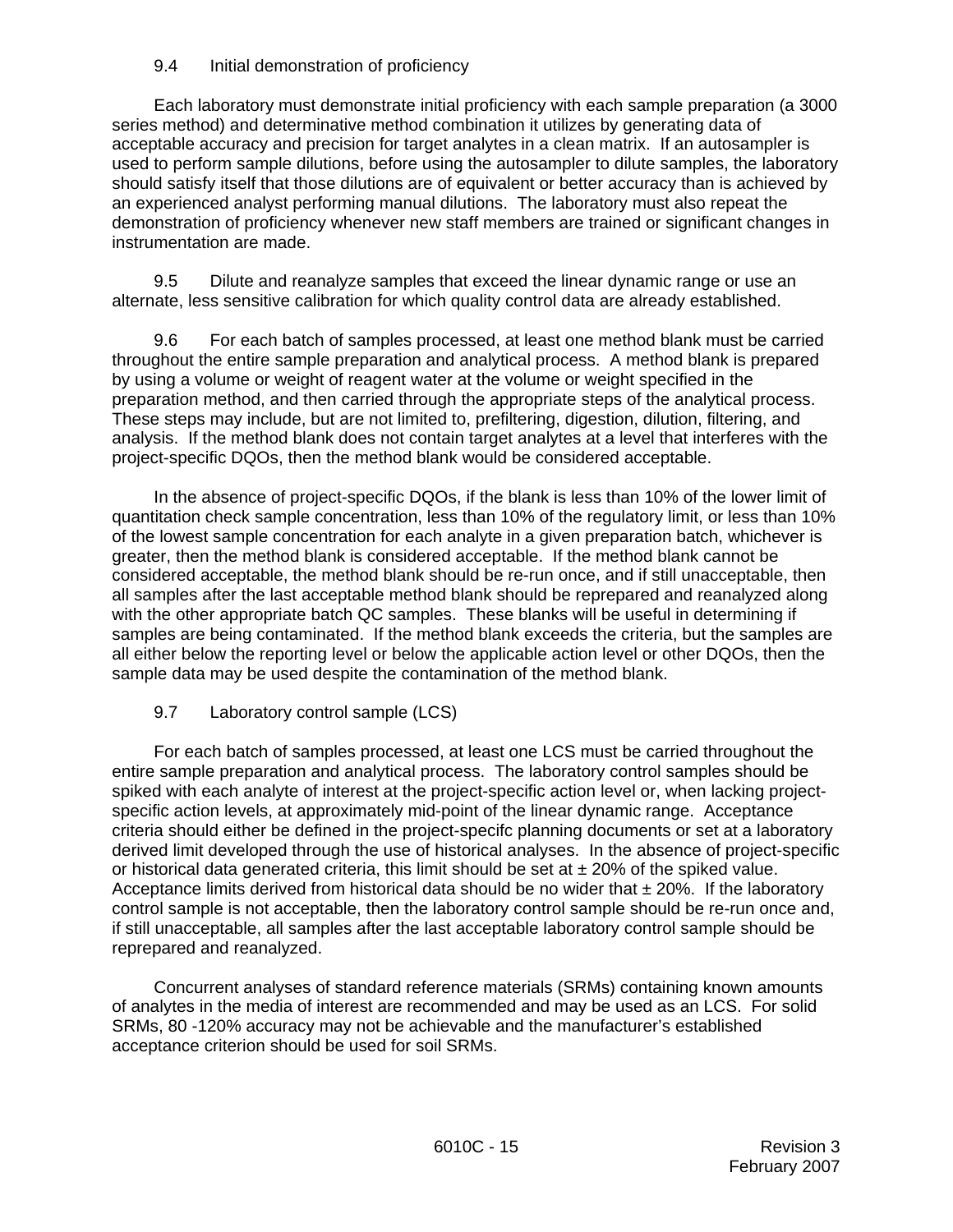Documenting the effect of the matrix, for a given preparation batch consisting of similar sample characteristics, should include the analysis of at least one matrix spike and one duplicate unspiked sample or one matrix spike/matrix spike duplicate pair. The decision on whether to prepare and analyze duplicate samples or a matrix spike/matrix spike duplicate must be based on a knowledge of the samples in the sample batch or as noted in the project-specific planning documents. If samples are expected to contain target analytes, then laboratories may use one matrix spike and a duplicate analysis of an unspiked field sample. If samples are not expected to contain target analytes, laboratories should use a matrix spike and matrix spike duplicate pair.

 For each batch of samples processed, at least one MS/Dup or MS/MSD sample set should be carried throughout the entire sample preparation and analytical process as described in Chapter One. MS/MSDs are intralaboratory split samples spiked with identical concentrations of each analyte of interest. The spiking occurs prior to sample preparation and analysis. An MS/Dup or MS/MSD is used to document the bias and precision of a method in a given sample matrix.

Refer to Chapter One for definitions of bias and precision, and for the proper data reduction protocols. MS/MSD samples should be spiked at the same level, and with the same spiking material, as the corresponding laboratory control sample that is at the project-specific action level or, when lacking project-specific action levels, at approximately mid-point of the linear dynamic range. Acceptance criteria should either be defined in the project-specifc planning documents or set at a laboratory-derived limit developed through the use of historical analyses per matrix type analyzed. In the absence of project-specific or historical data generated criteria, these limits should be set at  $\pm 25%$  of the spiked value for accuracy and 20 relative percent difference (RPD) for precision. Acceptance limits derived from historical data should be no wider that  $\pm 25\%$  for accuracy and 20% for precision. Refer to Chapter One for additional guidance. If the bias and precision indicators are outside the laboratory control limits, if the percent recovery is less than 75% or greater than 125%, or if the relative percent difference is greater than 20%, then the interference test discussed in Sec. 9.9 should be conducted.

9.8.1 The relative percent difference between spiked matrix duplicate or unspiked duplicate determinations is to be calculated as follows:

RPD 
$$
\frac{{}^{*}D_{1} & 8 D_{2} {}^{*}}{\left(\frac{{}^{*}D_{1} & 9 D_{2} {}^{*}}{2}\right)} \times 100
$$

where:

RPD = relative percent difference.

 $D_1$  = first sample value.<br> $D_2$  = second sample value = second sample value (spiked or unspiked duplicate).

9.8.2 The spiked sample or spiked duplicate sample recovery should be within ± 25% of the actual value, or within the documented historical acceptance limits for each matrix.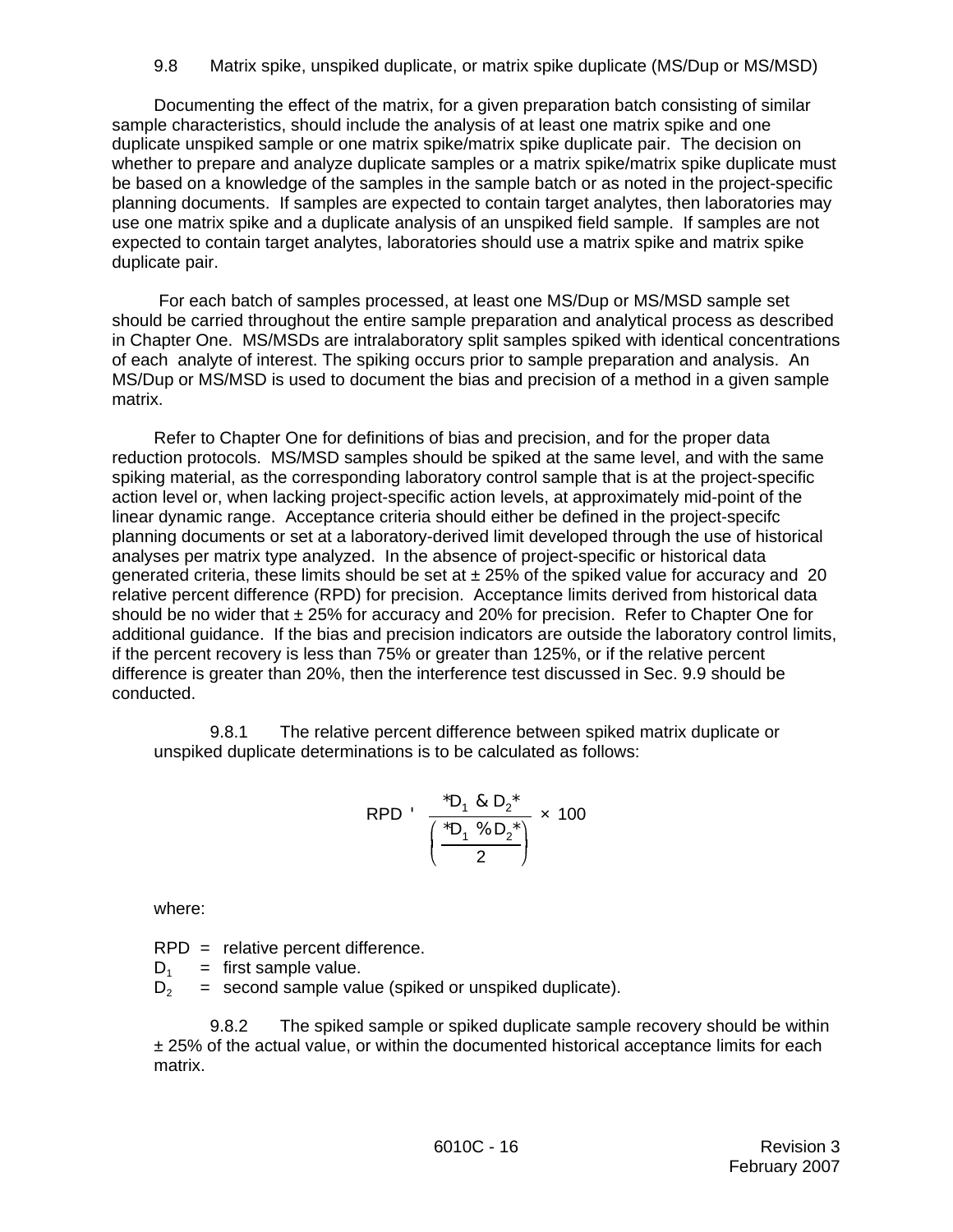9.9 If less than acceptable accuracy and precision data are generated, additional quality control tests (Secs. 9.9.1 and 9.9.2) are recommended prior to reporting concentration data for the elements in this method. At a minimum, these tests should be performed with each batch of samples prepared/analyzed with corresponding unacceptable data quality results. These tests will then serve to ensure that neither positive nor negative interferences are affecting the measurement of any of the elements or distorting the accuracy of the reported values. If matrix effects are confirmed, the laboratory should consult with the data user when feasible for possible corrective actions which may include the use of alternative or modified test procedures so that the analysis is not impacted by the same interference.

### 9.9.1 Post digestion spike addition

If the MS/MSD recoveries are unacceptable, the same sample from which the MS/MSD aliquots were prepared should also be spiked with a post digestion spike. Otherwise, another sample from the same preparation should be used as an alternative. An analyte spike is added to a portion of a prepared sample, or its dilution, and should be recovered to within 80% to 120% of the known value. The spike addition should produce a minimum level of 10 times and a maximum of 100 times the lower limit of quantitation. If this spike fails, then the dilution test (Sec. 9.9.2) should be run on this sample. If both the MS/MSD and the post digestion spike fail, then matrix effects are confirmed.

### 9.9.2 Dilution test

If the analyte concentration is sufficiently high (minimally, a factor of 10 above the lower limit of quantitation after dilution), an analysis of a 1:5 dilution should agree within  $\pm$ 10% of the original determination. If not, then a chemical or physical interference effect should be suspected.

#### CAUTION: If spectral overlap is suspected, then the use of computerized compensation, an alternate wavelength, or comparison with an alternate method is recommended.

9.10 Ultra-trace analysis requires the use of clean chemistry preparation and analysis techniques. Several suggestions for minimizing analytical blank contamination are provided in Chapter Three.

## 10.0 CALIBRATION AND STANDARDIZATION

10.1 Set up the instrument with proper operating parameters established as detailed below. The instrument should be allowed to become thermally stable before beginning (usually requiring at least 30 minutes of operation prior to calibration). For operating conditions, the analyst should follow the instructions provided by the instrument manufacturer.

10.1.1 Before using this procedure to analyze samples, data should be available documenting the initial demonstration of performance. The required data should document the location of the background points being used for correction; the determination of the linear dynamic ranges; a demonstration of the desired method sensitivity and instrument detection limits; and the determination and verification of interelement correction equations or other routines for correcting spectral interferences. These data should be generated using the same instrument, operating conditions, and calibration routine to be used for sample analysis. These data should be kept on file and be available for review by the data user or auditor.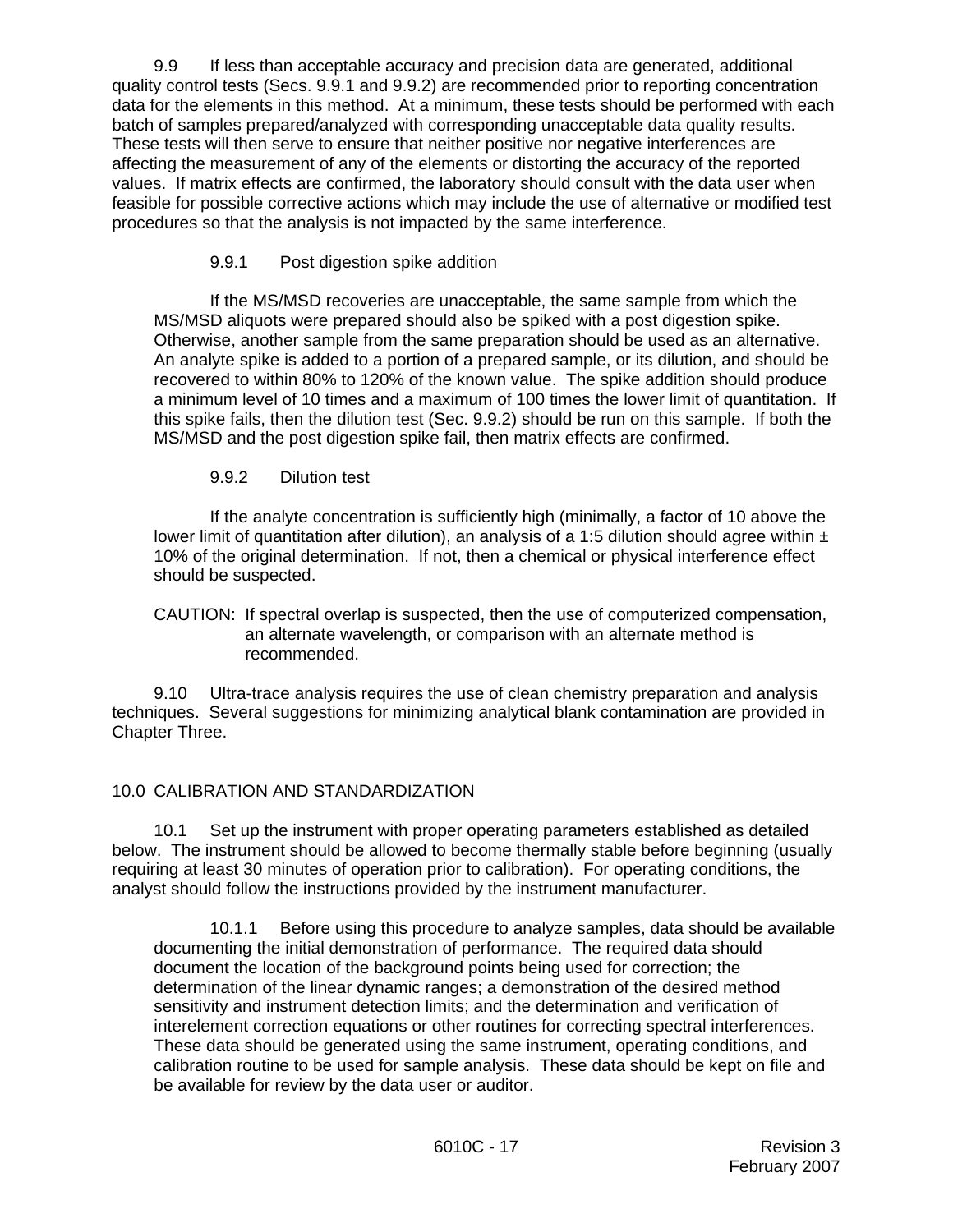10.1.2 Sensitivity, instrumental detection limit, precision, linear dynamic range, and interference corrections need to be established for each individual target analyte on each particular instrument. All measurements (both target analytes and constituents which interfere with the target analytes) need to be within the instrument linear range where the correction equations are valid.

10.1.3 The lower limits of quantitation should be established for all wavelengths utilized for each type of matrix analyzed and for each preparation method used and for each instrument. These limits are considered the lowest reliable laboratory reporting concentrations and should be established from the lower limit of quantitation check sample and then confirmed using either the lowest calibration point or from a low-level calibration check standard.

### 10.1.3.1 Lower limit of quantitation check sample

The lower limit of quantitation check (LLQC) sample should be analyzed after establishing the lower laboratory reporting limits and on an as needed basis to demonstrate the desired detection capability. Ideally, this check sample and the low-level calibration verification standard will be prepared at the same concentrations with the only difference being the LLQC sample is carried through the entire preparation and analytical procedure. Lower limits of quantitation are verified when all analytes in the LLQC sample are detected within  $\pm$  30% of their true value. This check should be used to both establish and confirm the lowest quantitation limit.

10.1.3.2 The lower limits of quantitation determination using reagent water represents a best case situation and does not represent possible matrix effects of real-world samples. For the application of lower limits of quantitation on a project-specific basis with established data quality objectives, low-level matrixspecific spike studies may provide data users with a more reliable indication of the actual method sensitivity and minimum detection capabilities.

10.1.4 Specific recommended wavelengths are listed in Table 1. Other wavelengths may be substituted if they can provide the needed sensitivity and are corrected for spectral interference. Because of differences among various makes and models of spectrometers, specific instrument operating conditions are not provided. The instrument and operating conditions utilized for determination must be capable of providing data of acceptable quality for the specific project and data user. The analyst should follow the instructions provided by the instrument manufacturer unless other conditions provide similar or better performance for a given task.

For radial viewed plasma, operating conditions for aqueous solutions usually vary from:

- C 1100 to 1200 watts forward power,
- $C$  14 to 18 mm viewing height,
- C 15 to 19 L/min argon coolant flow,
- C 0.6 to 1.5 L/min argon nebulizer flow,
- $C$  1 to 1.8 mL/min sample pumping rate with a 1 minute preflush time and measurement time near 1 sec per wavelength peak for sequential instruments and a rinse time of 10 sec per replicate with a 1 sec per replicate read time for simultaneous instruments.

For an axial viewed plasma, the conditions will usually vary from: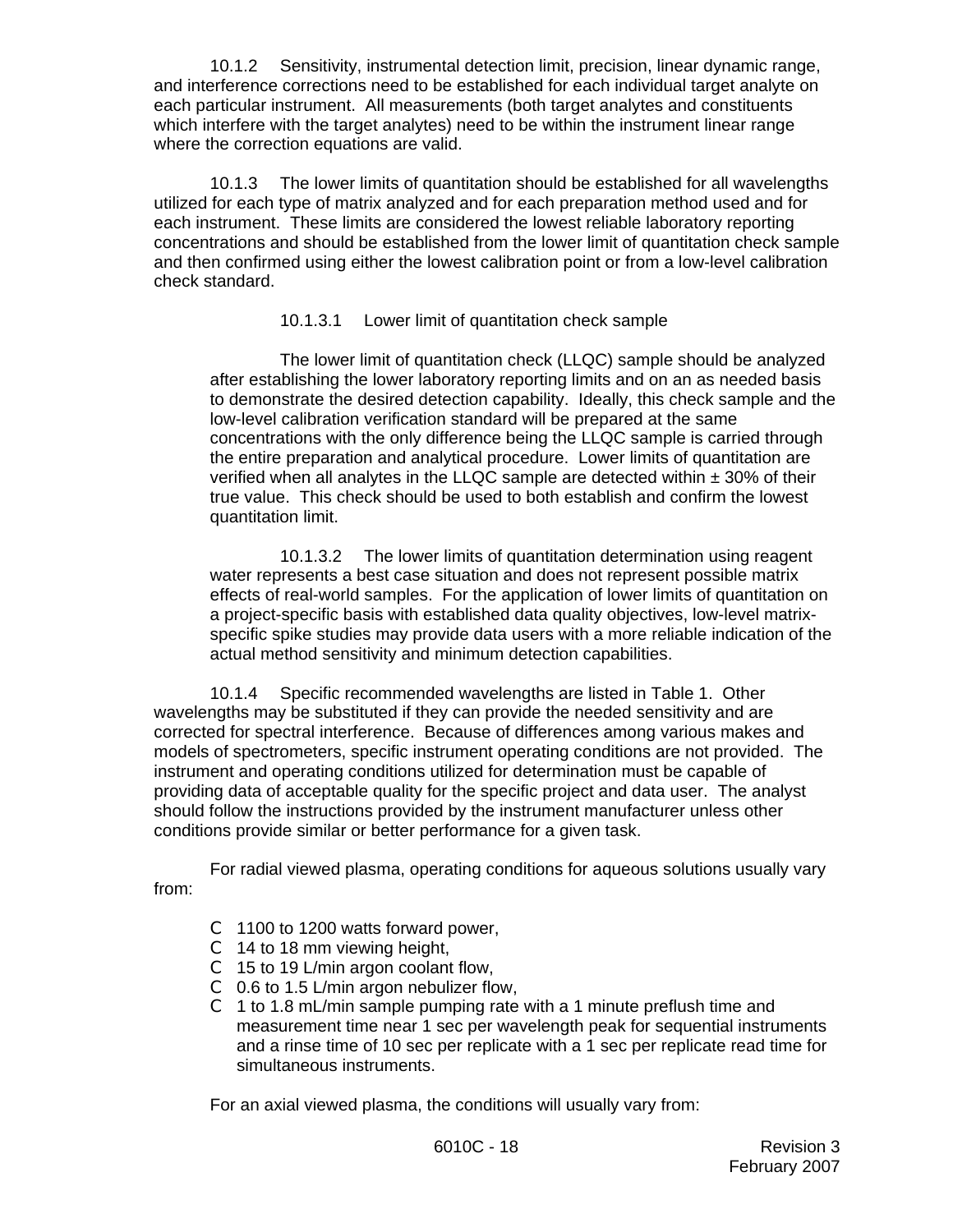- C 1100 to 1500 watts forward power,
- C 15 to 19 L/min argon coolant flow,
- C 0.6 to 1.5 L/min argon nebulizer flow,
- $C$  1 to 1.8 mL/min sample pumping rate with a 1 minute preflush time and measurement time near 1 sec per wavelength peak for sequential instruments and a rinse time of 10 sec per replicate with a 1 sec per replicate read time for simultaneous instruments.

One recommended way to achieve repeatable interference correction factors is to adjust the argon aerosol flow to reproduce the Cu/Mn intensity ratio at 324.754 nm and 257.610 nm respectively. This can be performed before daily calibration and after the instrument warm-up period.

### 10.1.5 Plasma optimization

The plasma operating conditions need to be optimized prior to use of the instrument. The purpose of plasma optimization is to provide a maximum signal to background ratio for some of the least sensitive elements in the analytical array. The use of a mass flow controller to regulate the nebulizer gas flow or source optimization software greatly facilitates the procedure. This routine is not required on a daily basis, it is only required when first setting up a new instrument, or following a change in operating conditions. The following procedure is recommended, or follow the manufacturer's recommendations.

10.1.5.1 Ignite the radial plasma and select an appropriate incident radio frequency (RF) power. Allow the instrument to become thermally stable before beginning, about 30 to 60 minutes of operation. While aspirating a 1000 µg/L solution of yttrium, follow the instrument manufacturer's instructions and adjust the aerosol carrier gas flow rate through the nebulizer so a definitive blue emission region of the plasma extends approximately from 5 to 20 mm above the top of the load coil. Record the nebulizer gas flow rate or pressure setting for future reference. The yttrium solution can also be used for coarse optical alignment of the torch by observing the overlay of the blue light over the entrance slit to the optical system.

10.1.5.2 After establishing the nebulizer gas flow rate, determine the solution uptake rate of the nebulizer in mL/min by aspirating a known volume of a calibration blank for a period of at least three minutes. Divide the volume aspirated by the time in minutes and record the uptake rate. Set the peristaltic pump to deliver that rate in a steady even flow.

10.1.5.3 Profile the instrument to align it optically as it will be used during analysis. The following procedure is written for vertical optimization in the radial mode, but it also can be used for horizontal optimization.

Aspirate a solution containing 10 µg/L of several selected elements. As, Se, Tl, and Pb are the least sensitive of the elements and most in need of optimization. However, other elements may be used, based on the judgement of the analyst or project-specific protocols. (V, Cr, Cu, Li and Mn also have been used with success.) Collect intensity data at the wavelength peak for each analyte at 1 mm intervals from 14 to 18 mm above the load coil. (This region of the plasma is referred to as the analytical zone.) Repeat the process using the calibration blank. Determine the net signal to blank intensity ratio for each analyte for each viewing height setting. Choose the height for viewing the plasma that provides the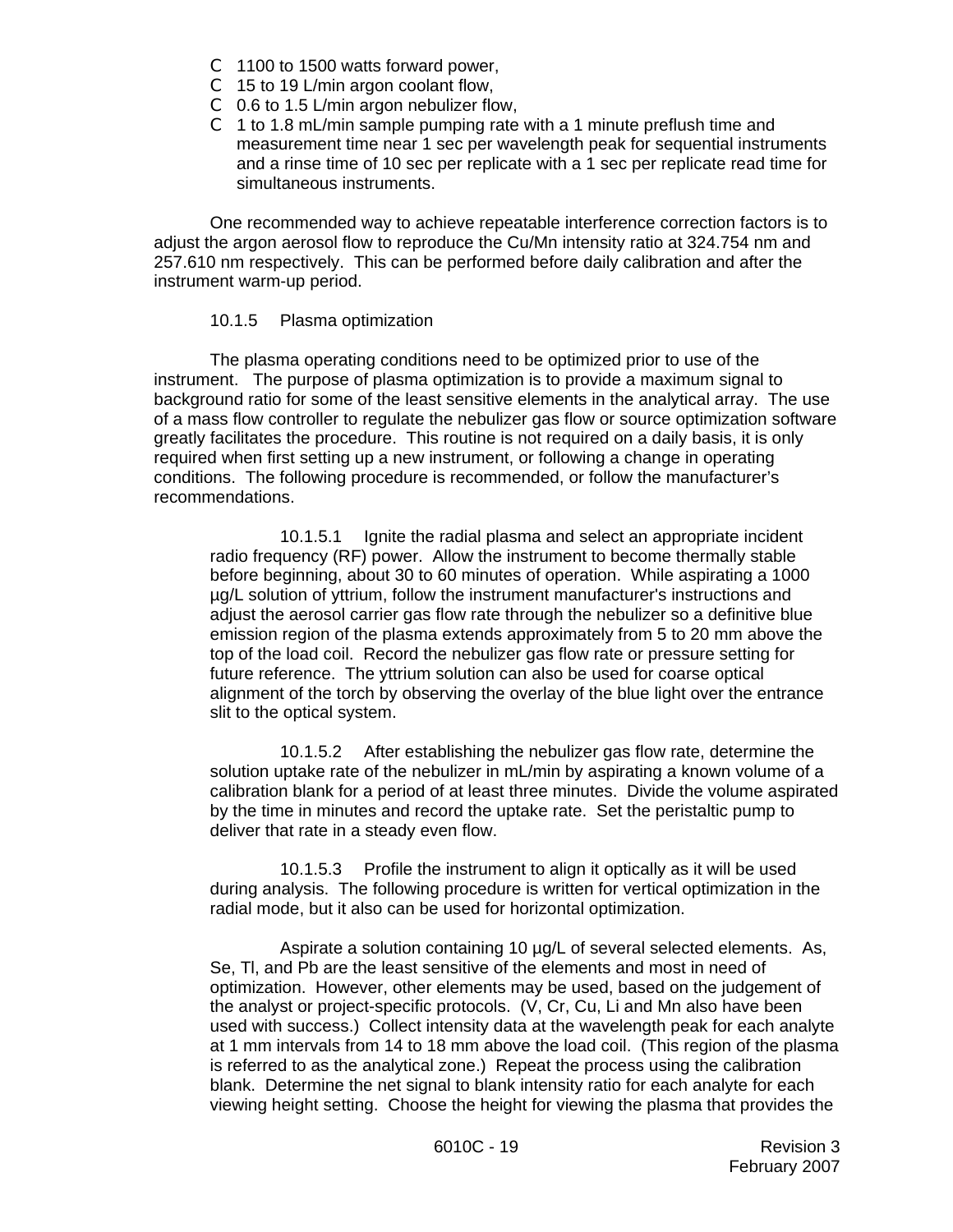best net intensity ratios for the elements analyzed or the highest intensity ratio for the least sensitive element. For optimization in the axial mode, follow the instrument manufacturer's instructions.

10.1.5.4 The instrument operating conditions finally selected as being optimum should provide the most appropriate instrument responses that correlate to the desired target analyte sensitivity while meeting the minimum quality control criteria noted in this method or as specified in the project-specific planning documents.

10.1.5.5 If the instrument operating conditions, such as incident power or nebulizer gas flow rate, are changed, or if a new torch injector tube with a different orifice internal diameter is installed, then the plasma and viewing height should be re-optimized.

10.1.5.6 After completing the initial optimization of operating conditions, and before analyzing samples, the laboratory should establish and initially verify an interelement spectral interference correction routine to be used during sample analysis with interference check standards that closely match the anticipated properties of the expected sample matrices, i.e., for saltwater type matrices the interference check standard should contain components that match the salinities of the proposed sample matrix. A general description of spectral interferences and the analytical requirements for background correction, in particular, are discussed in Sec. 4.2.

10.1.5.7 Before daily calibration, and after the instrument warmup period, the nebulizer gas flow rate should be reset to the determined optimized flow. If a mass flow controller is being used, it should be set to the recorded optimized flow rate. In order to maintain valid spectral interelement correction routines, the nebulizer gas flow rate should be the same (< 2% change) from day to day.

10.2 For operation with organic solvents, the use of the auxiliary argon inlet is recommended, as is the use of solvent-resistant tubing, increased plasma (coolant) argon flow, decreased nebulizer flow, and increased RF power, to obtain stable operation and precise measurements.

10.3 All analyses require that a calibration curve be prepared to cover the appropriate concentration range based on the intended application and prior to establishing the linear dynamic range. Usually, this means the preparation of a calibration blank and mixed calibration standard solutions (Sec. 7.4), the highest of which would not exceed the anticipated linear dynamic range of the instrument. Check the instrument calibration by analyzing appropriate QC samples as follows.

10.3.1 Individual or mixed calibration standards should be prepared from known primary stock standards every six months to one year as needed based on the concentration stability as confirmed from the ICV analyses. The analysis of the ICV, which is prepared from a source independent of the calibration standards, is necessary to verify the instrument performance once the system has been calibrated for the desired target analytes. It is recommended that the ICV solution be obtained commercially as a certified traceable reference material such that an expiration date can be assigned. Alternately, the ICV solution can be prepared from an independent source on an as needed basis depending on the ability to meet the calibration verification criteria. If the ICV analysis is outside of the acceptance criteria, at a minimum the calibration standards must be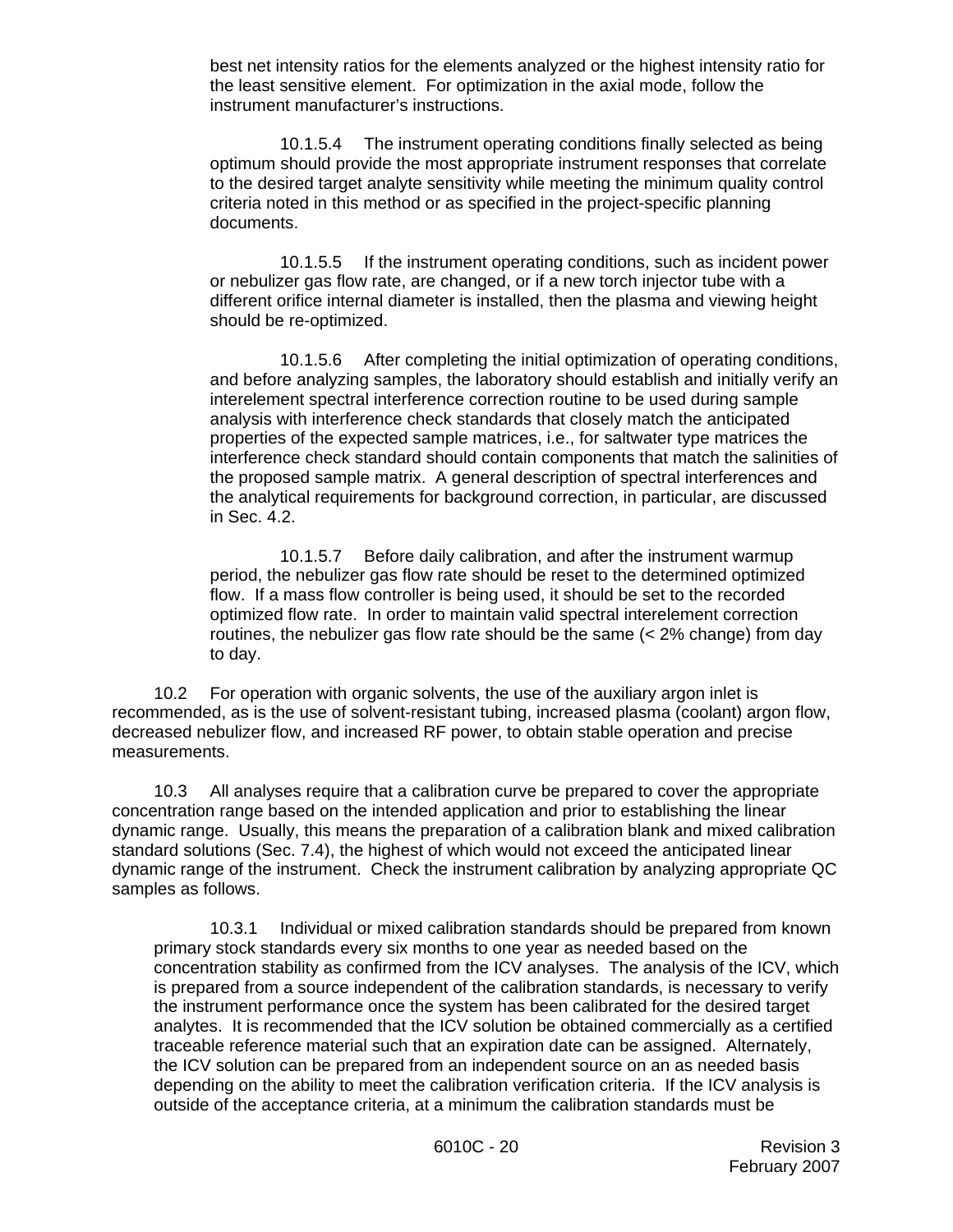prepared fresh and the instrument recalibrated prior to beginning sample analyses. Consideration should also be given to preparing fresh ICV standards if the new calibration cannot be verified using the existing ICV standard.

NOTE: This method describes the use of both a low-level and mid-level ICV standard analysis. For purposes of verifying the initial calibration, only the mid-level ICV needs to be prepared from a source other than the calibration standards.

10.3.1.1 The calibration standards should be prepared using the same type of acid or combination of acids and at similar concentrations as will result in the samples following processing.

10.3.1.2 The response of the calibration blank should be less than the response of the typical laboratory lower limit of quantitation for each desired target analyte. Additionally, if the calibration blank response or continuing calibration blank verification is used to calculate a theoretical concentration, this value should be less than the level of acceptable blank contamination as specified in the approved quality assurance project planning documents. If this is not the case, the reason for the out-of-control condition must be found and corrected, and the sample analyses should not proceed or the previous ten samples should be reanalyzed.

10.3.2 For the initial and daily instrument operation, calibrate the system according to the instrument manufacturer's guidelines using the mixed calibration standards as noted in Sec. 7.4. The calibration curve should be prepared daily with a minimum of a calibration blank and a single standard at the appropriate concentration to effectively outline the desired quantitation range. The resulting curve should then be verified with mid-level and low-level initial calibration verification standards as outlined in Sec. 10.3.3.

Alternatively, the calibration curve can be prepared daily with a minimum of a calibration blank and three non-zero standards that effectively bracket the desired sample concentration range. If low-level as compared to mid- or high-level sample concentrations are expected, the calibration standards should be prepared at the appropriate concentrations in order to demonstrate the instrument linearity within the anticipated sample concentration range. For all multi-point calibration scenarios, the lowest non-zero standard concentration should be considered the lower limit of quantitation.

NOTE: Regardless of whether the instrument is calibrated using only a minimum number of standards or with a multi-point curve, the upper limit of the quantitation range may exceed the highest concentration calibration point and can be defined as the "linear dynamic" range, while the lower limit can be identified as the "lower limit of quantitation limit" (LLQL) and will be either the concentration of the lowest calibration standard (for multi-point curves) or the concentration of the low level ICV/CCV check standard. Results reported outside these limits would not be recommended unless they are qualified as estimated. See Sec. 10.4 for recommendations on how to determine the linear dynamic range. The guidance in this section and Sec. 10.3.3 provide options for defining the lower limit of quantitation.

10.3.2.1 To be considered acceptable, the calibration curve should have a correlation coefficient greater than or equal to 0.998. When using a multipoint calibration curve approach, every effort should be made to attain an acceptable correlation coefficient based on a linear response for each desired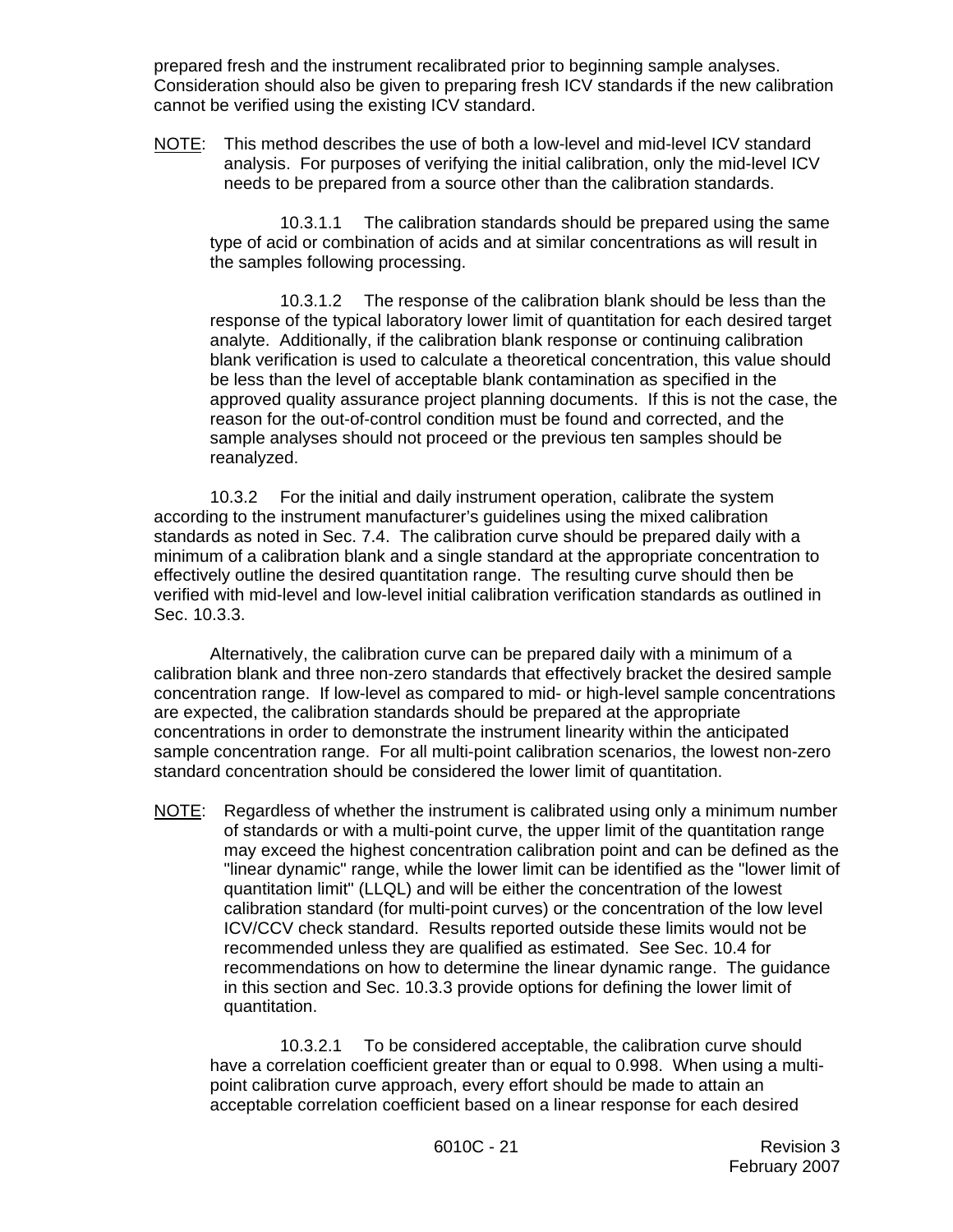target analyte. If the recommended linear response cannot be attained using a minimum of three non-zero calibration standards, consideration should be given to adding more standards, particularly at the lower concentrations, in order to better define the linear range and the lower limit of quantitation. Conversely, the extreme upper and lower calibration points may be removed from the multi-point curve as long as three non-zero points remain such that the linear range is narrowed and the non-linear upper and/or lower portions are removed. As with the single point calibration option, the multi-point calibration should be verified with both a mid- and low-level ICV standard analysis using the same 90 - 110% and 70 - 130% acceptance criteria, respectively.

10.3.2.2 Many instrument software packages allow multi-point calibration curves to be "forced" through zero. It is acceptable to use this feature, provided that the resulting calibration meets the acceptance criteria, and can be verified by acceptable QC results. Forcing a regression through zero should NOT be used as a rationale for reporting results below the calibration range defined by the lowest standard in the calibration curve.

10.3.3 After initial calibration, the calibration curve should be verified by use of an initial calibration verification (ICV) standard analysis. At a minimum, the ICV standard should be prepared from an independent (second source) material at or near the midrange of the calibration curve. The acceptance criteria for this mid-range ICV standard should be ±10% of its true value. Additionally, a low-level initial calibration verification (LLICV) standard should be prepared, using the same source as the calibration standards, at a concentration expected to be the lower limit of quantitation. The suggested acceptance criteria for the LLICV is  $\pm$  30% of its true value. Quantitative sample analyses should not proceed for those analytes that fail the second source standard initial calibration verification. However, analyses may continue for those analytes that fail the criteria with an understanding these results should be qualified and would be considered estimated values. Once the calibration acceptance criteria is met, either the lowest calibration standard or the LLICV concentration can be used to demonstrate the lower limit of quantitation and sample results should not be quantitated below this lowest standard. In some cases depending on the stated project data quality objectives, it may be appropriate to report these results as estimated, however, they should be qualified by noting the results are below the lower limit of quantitation. Therefore, the laboratory's quantitation limit cannot be reported lower than either the LLICV standard used for the single point calibration option or the low calibration and/or verification standard used during initial multi-point calibration. If the calibration curve cannot be verified within these specified limits for the mid-range ICV and LLICV analyses, the cause needs to be determined and the instrument recalibrated before samples are analyzed. The analysis data for the initial calibration verification analyses should be kept on file with the sample analysis data.

10.3.4 Both the single and multi-point calibration curves should be verified at the end of each analysis batch and after every 10 samples by use of a continuing calibration verification (CCV) standard and a continuing calibration blank (CCB). The CCV should be made from the same material as the initial calibration standards at or near the mid-range concentration. For the curve to be considered valid, the acceptance criteria for the CCV standard should be ±10% of its true value and the CCB should contain target analytes less than the established lower limit of quantitation for any desired target analyte. If the calibration cannot be verified within the specified limits, the sample analysis must be discontinued, the cause determined and the instrument recalibrated. All samples following the last acceptable CCV/CCB must be reanalyzed. The analysis data for the CCV/CCB should be kept on file with the sample analysis data.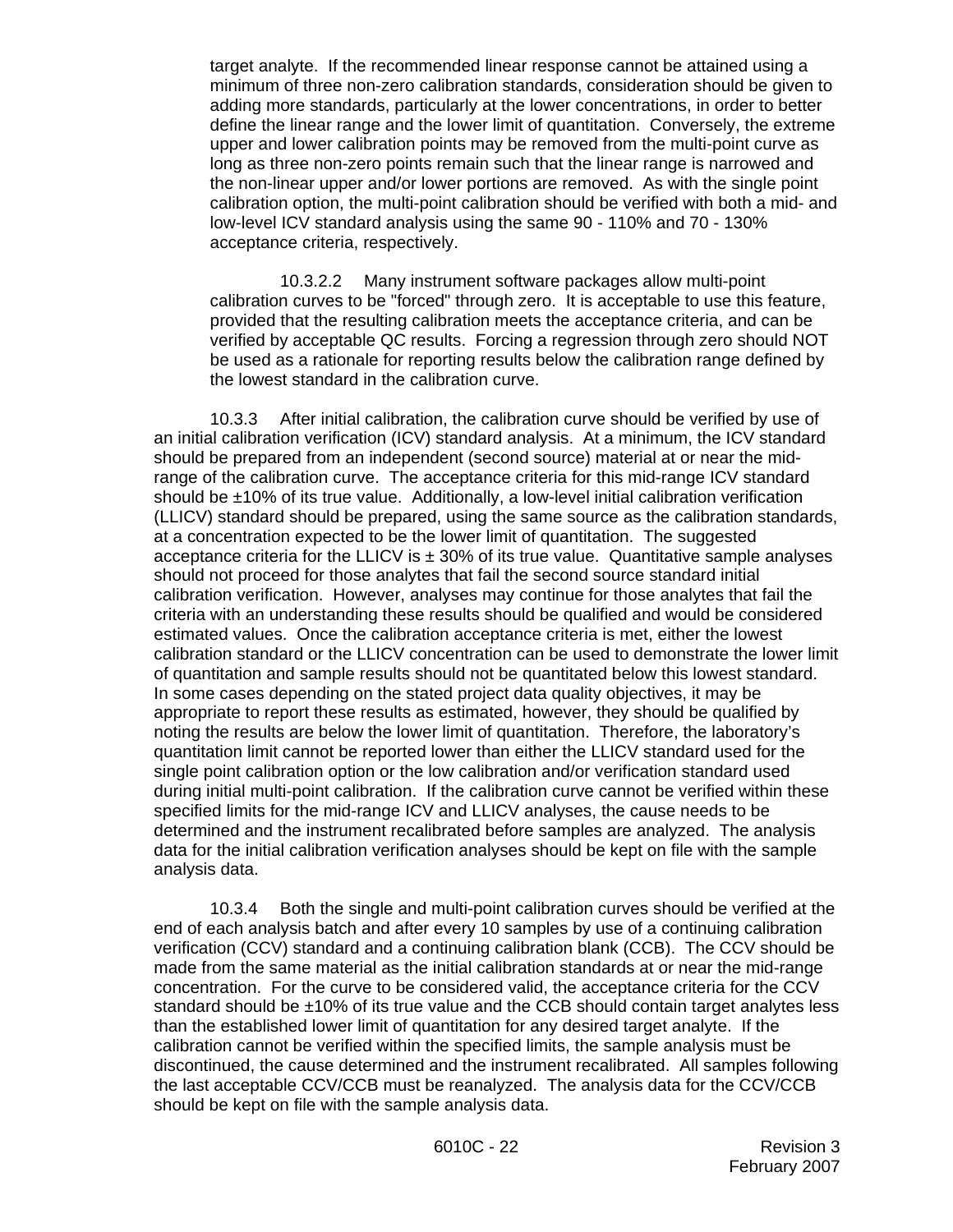The low-level continuing calibration verification (LLCCV) standard should also be analyzed at the end of each analysis batch. A more frequent LLCCV analysis, i.e., every 10 samples, may be necessary if low-level sample concentrations are anticipated and the system stability at low end of the calibration is questionable. In addition, the analysis of a LLCCV on a more frequent basis will minimize the number of samples for re-analysis should the LLCCV fail if only run at the end of the analysis batch. The LLCCV standard should be made from the same source as the initial calibration standards at the established lower limit of quantitation as reported by the laboratory. The acceptance criteria for the LLCCV standard should be  $\pm$  30% of its true value. If the calibration cannot be verified within these specified limits, the analysis of samples containing the affected analytes at similar concentrations cannot continue until the cause is determined and the LLCCV standard successfully analyzed. The instrument may need to be recalibrated or the lower limit of quantitation adjusted to a concentration that will ensure a compliant LLCCV analysis. The analysis data for the LLCCV standard should be kept on file with the sample analysis data.

10.4 The linear dynamic range is established when the system is first setup, or whenever significant instrument components have been replaced or repaired, and on an as needed basis only after the system has been successfully calibrated using either the single or multi-point standard calibration approach.

 The upper limit of the linear dynamic range needs to be established for each wavelength utilized by determining the signal responses from a minimum of three, preferably five, different concentration standards across the range. The ranges which may be used for the analysis of samples should be judged by the analyst from the resulting data. The data, calculations and rationale for the choice of range made should be documented and kept on file. A standard at the upper limit should be prepared, analyzed and quantitated against the normal calibration curve. The calculated value should be within  $10\%$  ( $\pm 10\%$ ) of the true value. New upper range limits should be determined whenever there is a significant change in instrument response. At a minimum, the range should be checked every six months. The analyst should be aware that if an analyte that is present above its upper range limit is used to apply an interelement correction, the correction may not be valid and those analytes where the interelement correction has been applied may be inaccurately reported.

NOTE: Many of the alkali and alkaline earth metals have non-linear response curves due to ionization and self-absorption effects. These curves may be used if the instrument allows it; however the effective range must be checked and the second order curve fit should have a correlation coefficient of 0.998 or better. Third order fits are not acceptable. These non-linear response curves should be revalidated and/or recalculated on a daily basis using the same calibration verification QC checks as a linear calibration curve. Since these curves are much more sensitive to changes in operating conditions than the linear lines, they should be checked whenever there have been moderate equipment changes. Under these calibration conditions, quantitation is not acceptable above or below the calibration standards. Additionally, a non-linear curve should be further verified by calculating the actual recovery of each calibration standard used in the curve. The acceptance criteria for the calibration standard recovery should be ±10% of its true value for all standards except the lowest concentration. A recovery of  $\pm 30\%$  of its true value should be achieved for the lowest concentration standard.

10.5 The analyst should (1) verify that the instrument configuration and operating conditions satisfy the project-specific analytical requirements and (2) maintain quality control data that demonstrate and confirm the instrument performance for the reported analytical results.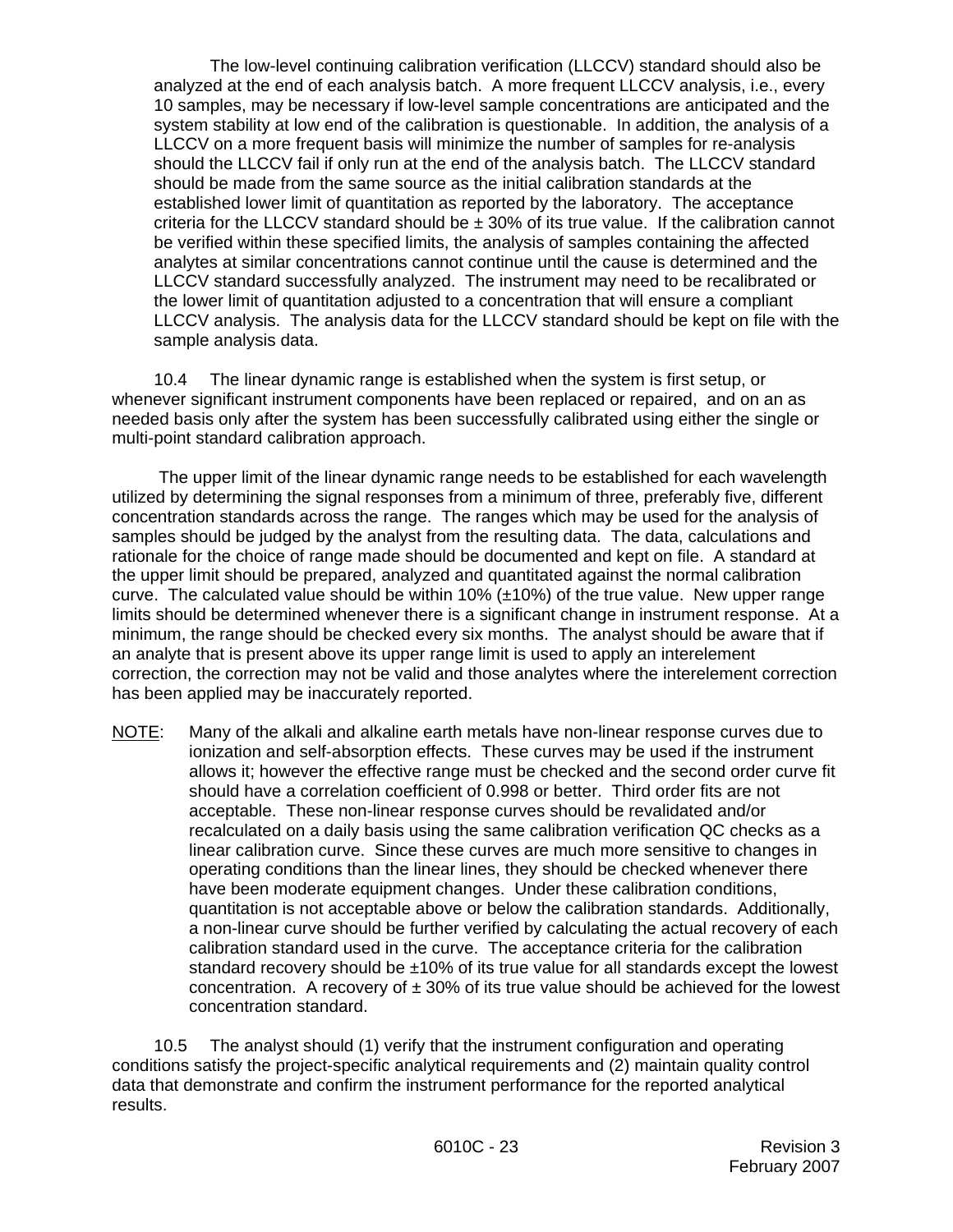### 11.0 PROCEDURE

11.1 Preliminary treatment of most matrices is necessary because of the complexity and variability of sample matrices. Groundwater and other aqueous samples designated for a dissolved metal determination which have been prefiltered and acidified will not need acid digestion. However, all associated QC samples (i.e., method blank, LCS and MS/MSD) must undergo the same filtration and acidification procedures. Samples which are not digested must either use an internal standard or be matrix-matched with the standards. Solubilization and digestion procedures are presented in Chapter Three, "Inorganic Analytes."

11.2 Profile and calibrate the instrument according to the instrument manufacturer's recommended procedures, using the typical mixed calibration standard solutions described in Sec. 7.4. Flush the system with the calibration blank (Sec. 7.5.1) between each standard or as the manufacturer recommends. (Use the average intensity of multiple exposures for both standardization and sample analysis to reduce random error.) The calibration curve should be prepared as detailed in Sec. 10.3.2.

11.3 Regardless of whether the initial calibration is performed using a single high standard and the calibration blank or the multi-point option, the laboratory should analyze an LLCCV (Sec. 10.3.4). For all analytes and determinations, the laboratory must analyze an ICV and LLICV (Sec. 10.3.3) immediately following daily calibration. It is recommended that a CCV LLCCV, and CCB (Sec. 10.3.4) be analyzed after every ten samples and at the end of the analysis batch.

11.4 Rinse the system with the calibration blank solution (Sec. 7.5.1) before the analysis of each sample. The rinse time will be one minute. Each laboratory may establish a reduction in this rinse time through a suitable demonstration. Analyze the samples and record the results.

### 12.0 DATA ANALYSIS AND CALCULATIONS

12.1 The quantitative values must be reported in appropriate units, such as micrograms per liter (µg/L) for aqueous samples and milligrams per kilogram (mg/kg) for solid samples. If dilutions were performed, the appropriate corrections must be applied to the sample values. All results should be reported with up to three significant figures.

12.2 If appropriate, or required, calculate results for solids on a dry-weight basis as follows:

- (1) A separate determination of percent solids must be performed.
- (2) The concentrations determined in the digest are to be reported on the basis of the dry weight of the sample.

Concentration (dry weight)(mg/kg) 
$$
\frac{C \times V}{W \times S}
$$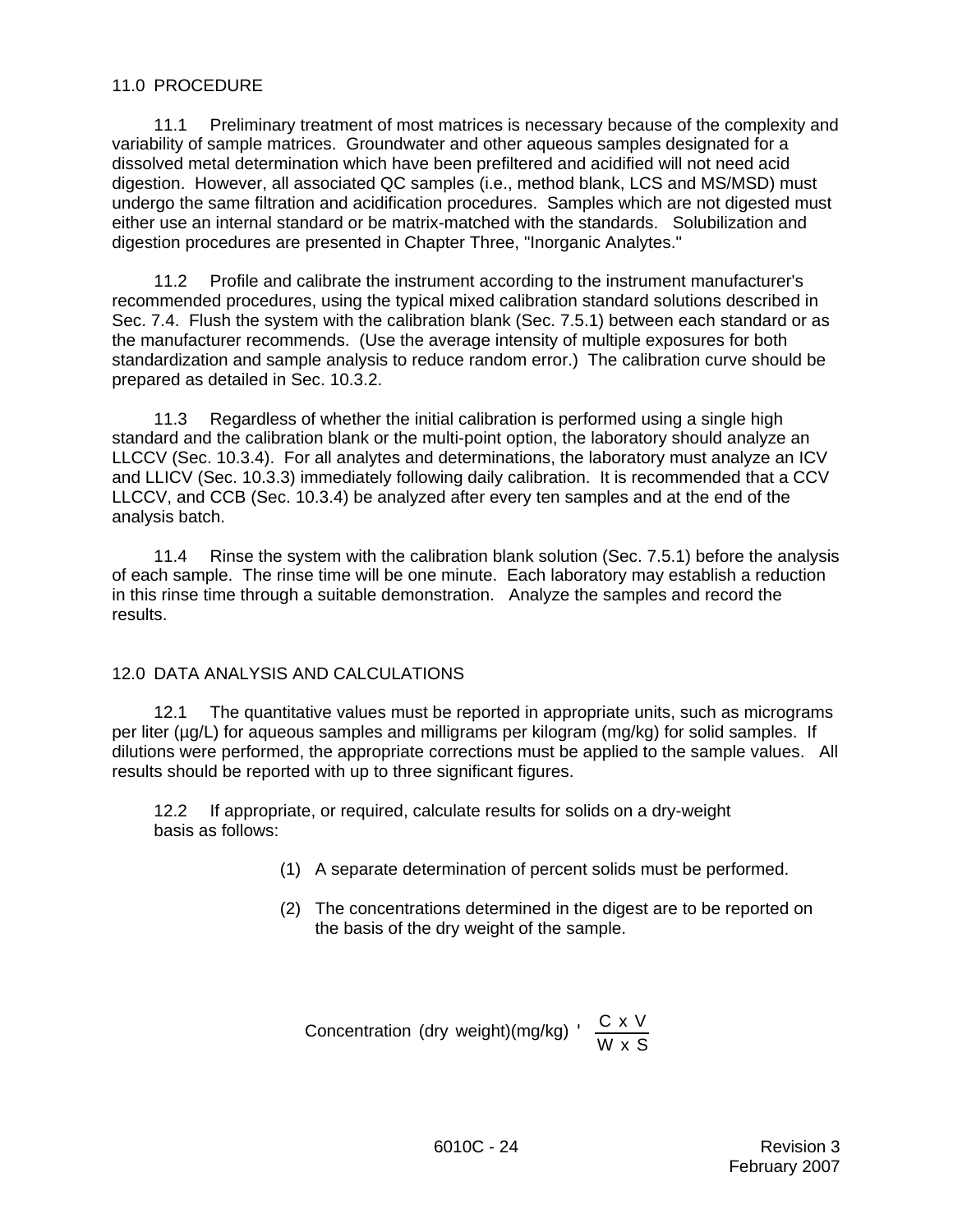Where,

C = Digest Concentration (mg/L)  $V =$  Final volume in liters after sample preparation  $W = Weight$  in kg of wet sample

$$
S = \frac{\% \text{ Solids}}{100}
$$

Calculations must include appropriate interference corrections (see Sec. 4.2 for examples), internal-standard normalization, and the summation of signals at 206, 207, and 208 m/z for lead (to compensate for any differences in the abundances of these isotopes between samples and standards).

12.3 Results must be reported in units commensurate with their intended use and all dilutions must be taken into account when computing final results.

## 13.0 METHOD PERFORMANCE

13.1 Performance data and related information are provided in SW-846 methods only as examples and guidance. The data do not represent required performance criteria for users of the methods. Instead, performance criteria should be developed on a project-specific basis, and the laboratory should establish in-house QC performance criteria for the application of this method. These performance data are not intended to be and must not be used as absolute QC acceptance criteria for purposes of laboratory accreditation.

 13.2 In an EPA round-robin study, seven laboratories applied the ICP technique to aciddigested water matrices that had been spiked with various metal concentrates. Table 4 lists the true values, the mean reported values, and the mean percent relative standard deviations. These data are provided for guidance purposes only.

13.3 Performance data for aqueous solutions and solid samples from a multilaboratory study are provided in Tables 5 and 6. These data are provided for guidance purposes only.

# 14.0 POLLUTION PREVENTION

14.1 Pollution prevention encompasses any technique that reduces or eliminates the quantity and/or toxicity of waste at the point of generation. Numerous opportunities for pollution prevention exist in laboratory operation. The EPA has established a preferred hierarchy of environmental management techniques that places pollution prevention as the management option of first choice. Whenever feasible, laboratory personnel should use pollution prevention techniques to address their waste generation. When wastes cannot be feasibly reduced at the source, the Agency recommends recycling as the next best option.

14.2 For information about pollution prevention that may be applicable to laboratories and research institutions consult *Less is Better: Laboratory Chemical Management for Waste*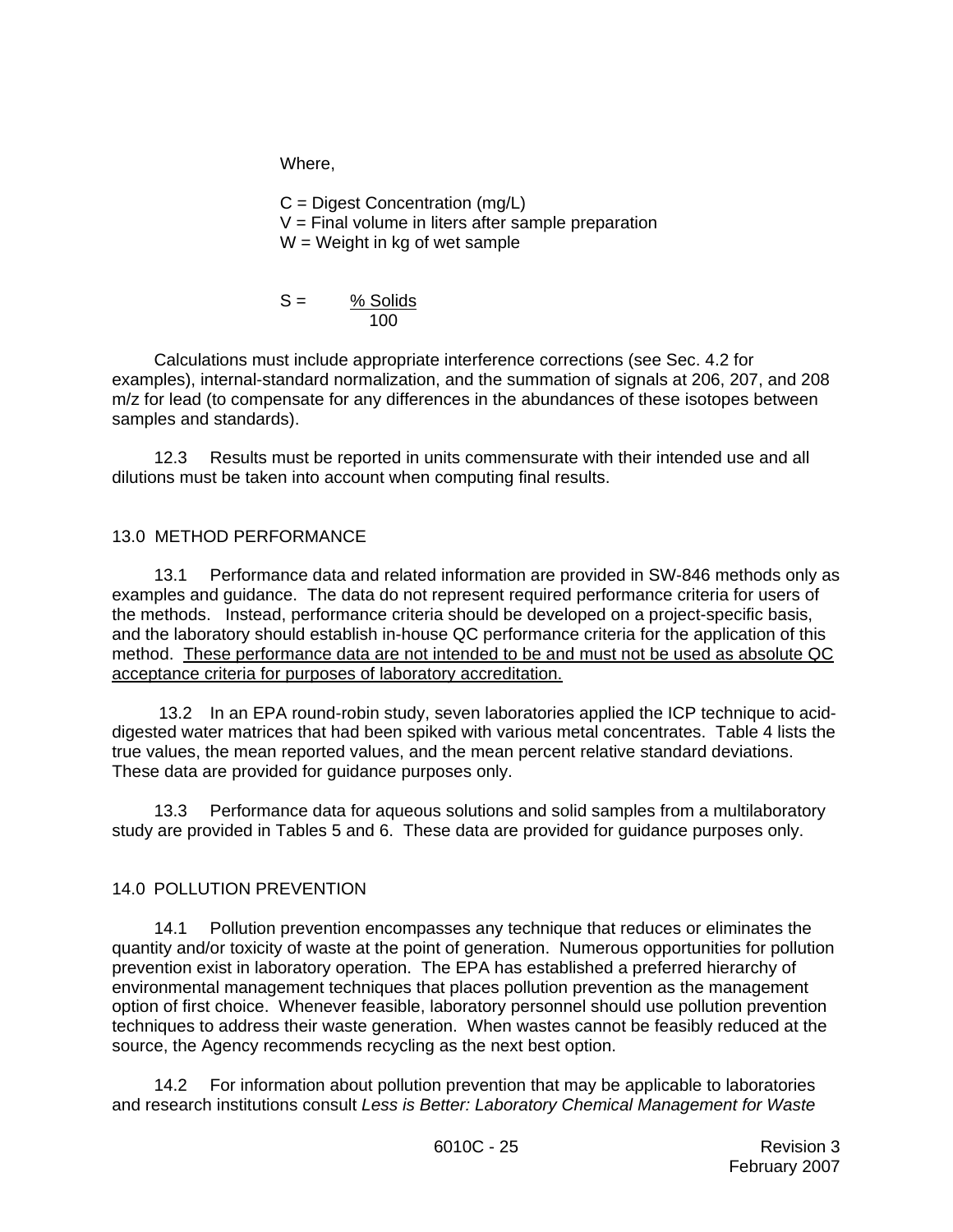*Reduction* available from the American Chemical Society's Department of Government Relations and Science Policy, 1155 16th St. NW, Washington, D.C. 20036, http://www.acs.org.

### 15.0 WASTE MANAGEMENT

The Environmental Protection Agency requires that laboratory waste management practices be conducted consistent with all applicable rules and regulations. The Agency urges laboratories to protect the air, water, and land by minimizing and controlling all releases from hoods and bench operations, complying with the letter and spirit of any sewer discharge permits and regulations, and by complying with all solid and hazardous waste regulations, particularly the hazardous waste identification rules and land disposal restrictions. For further information on waste management, consult *The Waste Management Manual for Laboratory Personnel* available from the American Chemical Society at the address listed in Sec. 14.2.

### 16.0 REFERENCES

1. C. L. Jones, *et al*., "An Interlaboratory Study of Inductively Coupled Plasma Atomic Emission Spectroscopy Method 6010 and Digestion Method 3050," EPA-600/4-87-032, U.S. Environmental Protection Agency, Las Vegas, NV, 1987.

## 17.0 TABLES, DIAGRAMS, FLOW CHARTS, AND VALIDATION DATA

The following pages contain the tables referenced by this method. A flow diagram of the procedure follows the tables.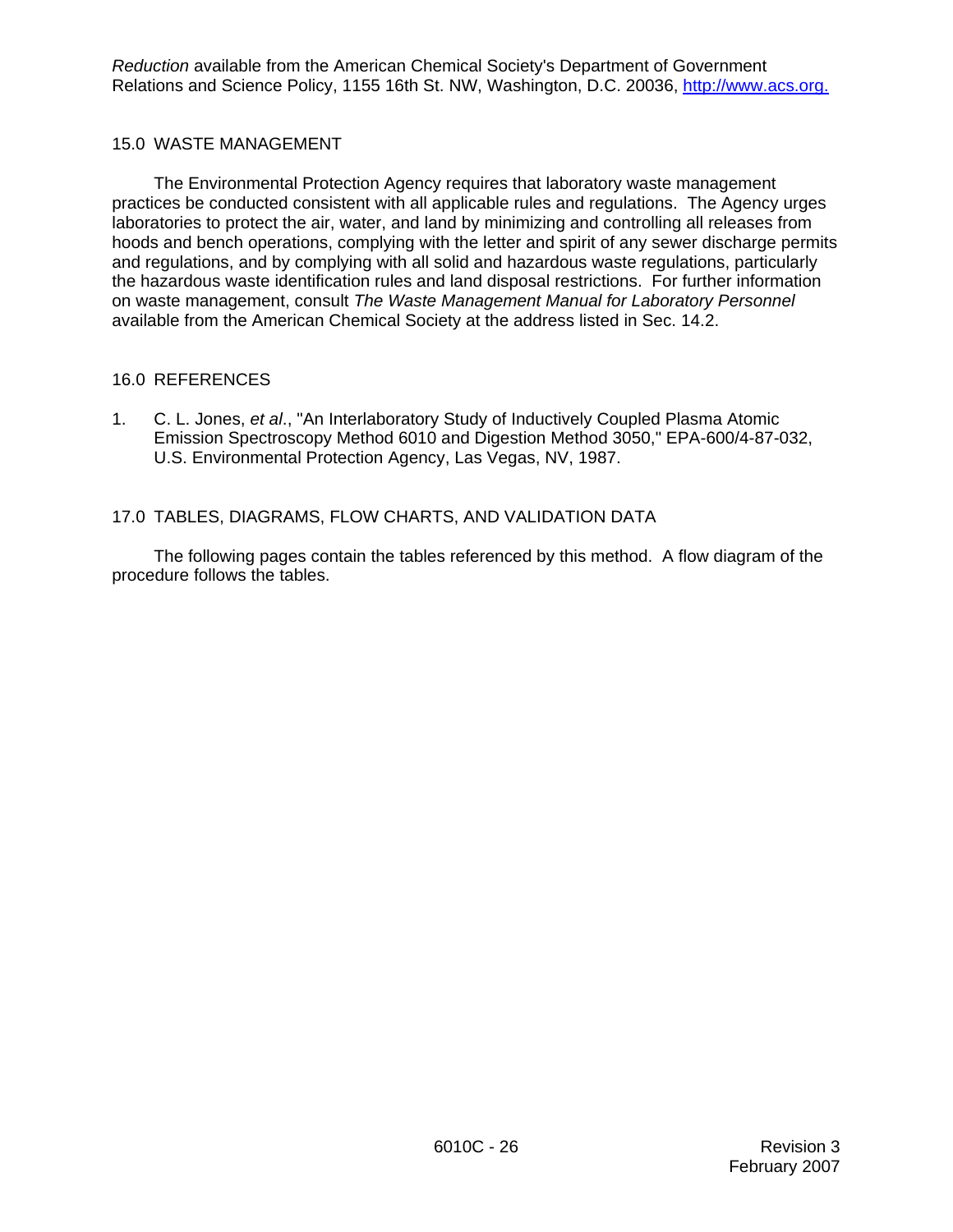| Element         | Wavelength <sup>ª</sup> (nm) | Estimated IDL <sup>b</sup> (µg/L) |
|-----------------|------------------------------|-----------------------------------|
| Aluminum        | 308.215                      | 30                                |
| Antimony        | 206.833                      | 21                                |
| Arsenic         | 193.696                      | 35                                |
| <b>Barium</b>   | 455.403                      | 0.87                              |
| Beryllium       | 313.042                      | 0.18                              |
| Boron           | 249.678 x2                   | 3.8                               |
| Cadmium         | 226.502                      | 2.3                               |
| Calcium         | 317.933                      | 6.7                               |
| Chromium        | 267.716                      | 4.7                               |
| Cobalt          | 228.616                      | 4.7                               |
| Copper          | 324.754                      | 3.6                               |
| Iron            | 259.940                      | 4.1                               |
| Lead            | 220.353                      | 28                                |
| Lithium         | 670.784                      | 2.8                               |
| Magnesium       | 279.079                      | 20                                |
| Manganese       | 257.610                      | 0.93                              |
| Mercury         | 194.227 x2                   | 17                                |
| Molybdenum      | 202.030                      | 5.3                               |
| Nickel          | 231.604 x2                   | 10                                |
| Phosphorus      | 213.618                      | 51                                |
| Potassium       | 766.491                      | See note c                        |
| Selenium        | 196.026                      | 50                                |
| Silica $(SiO2)$ | 251.611                      | 17                                |
| Silver          | 328.068                      | 4.7                               |
| Sodium          | 588.995                      | 19                                |
| Strontium       | 407.771                      | 0.28                              |
| Thallium        | 190.864                      | 27                                |
| Tin             | 189.980 x2                   | 17                                |
| Titanium        | 334.941                      | 5.0                               |
| Vanadium        | 292.402                      | 5.0                               |
| Zinc            | 213.856 x2                   | 1.2                               |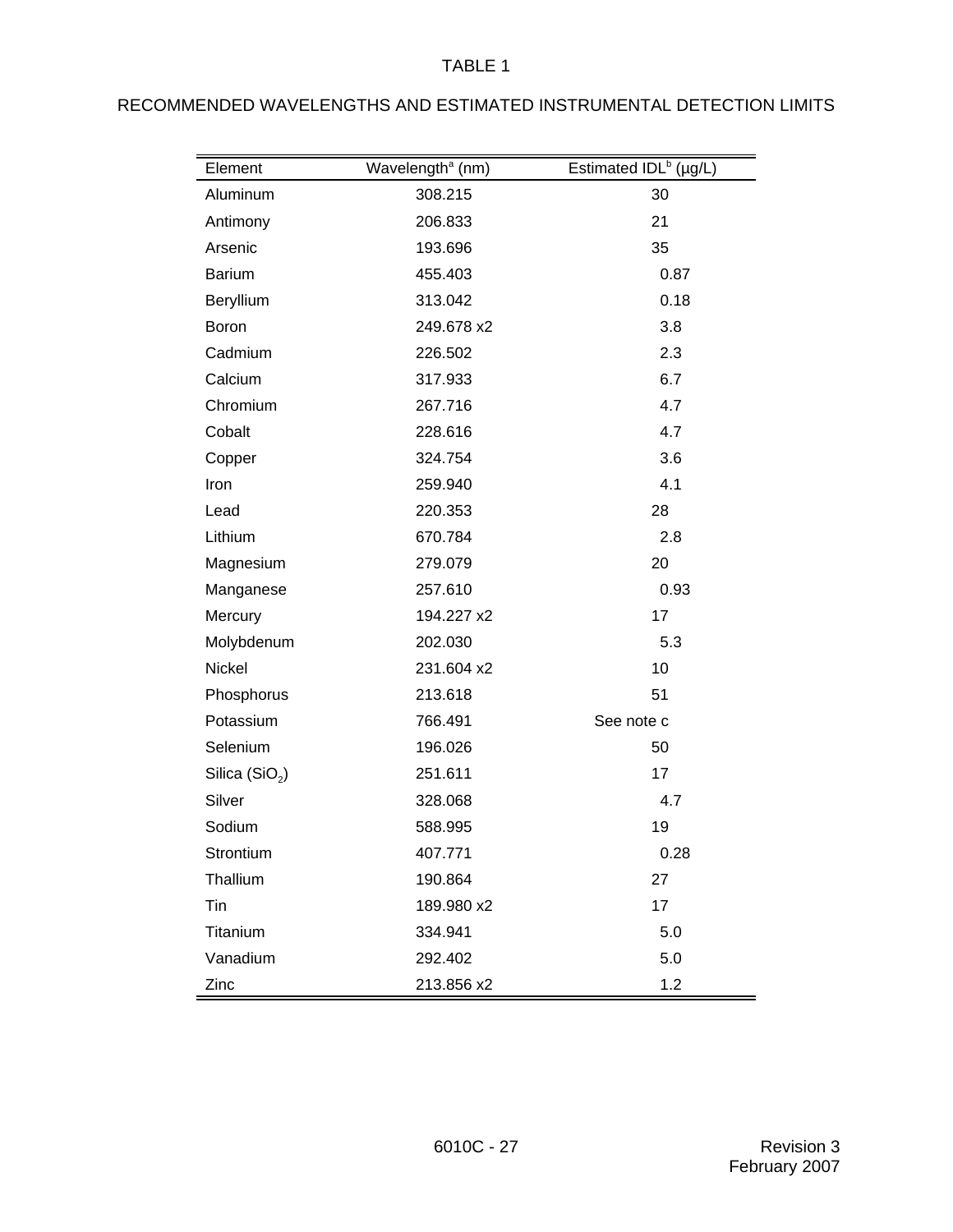#### TABLE 1 (continued)

- <sup>a</sup> The wavelengths listed (where x2 indicates second order) are recommended because of their sensitivity. Other wavelengths may be substituted (e.g., in the case of an interference) if they provide the needed sensitivity and are treated with the same corrective techniques for spectral interference.
- **b** The estimated instrumental detection limits shown are provided for illustrative purposes only. Each laboratory must determine IDLs and MDLs, as necessary, for their specific application of the method. These IDLs represent radial plasma data and axial plasma IDLs may be lower.
- <sup>c</sup> Highly dependent on operating conditions and plasma position.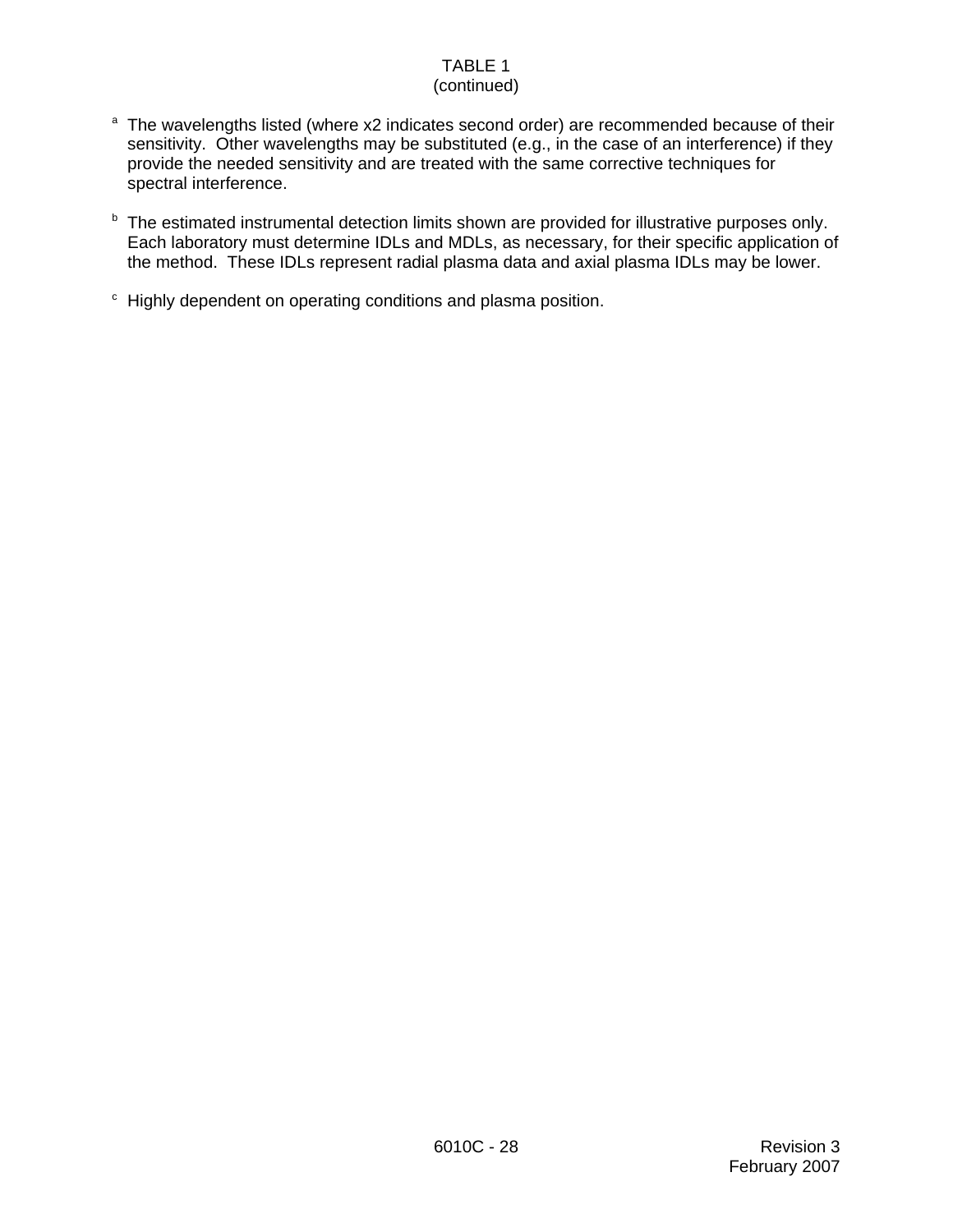| POTENTIAL INTERFERENCES AND ANALYTE CONCENTRATION EQUIVALENTS (mg/L) |
|----------------------------------------------------------------------|
| ARISING FROM INTERFERENCE AT THE 100-mg/L LEVEL                      |

|            | Wavelenth |                          | Interferant <sup>a,b</sup> |      |                |       |                |                          |      |                |                          |
|------------|-----------|--------------------------|----------------------------|------|----------------|-------|----------------|--------------------------|------|----------------|--------------------------|
| Analyte    | (nm)      | Al                       | Ca                         | Cr   | Cu             | Fe    | Mg             | Mn                       | Ni   | Ti             | $\vee$                   |
| Aluminum   | 308.215   | Ξ.                       | --                         | --   | --             | --    | Ξ.             | 0.21                     | Ш,   | Ш,             | 1.4                      |
| Antimony   | 206.833   | 0.47                     | $\overline{\phantom{a}}$   | 2.9  | $-$            | 0.08  | --             | --                       | --   | 0.25           | 0.45                     |
| Arsenic    | 193.696   | 1.3                      | --                         | 0.44 | --             | --    | --             | --                       | --   | --             | 1.1                      |
| Barium     | 455.403   | --                       | --                         | --   | --             | --    | --             | --                       | --   | --             | $\overline{\phantom{a}}$ |
| Beryllium  | 313.042   | --                       | --                         | --   | --             | --    | --             | --                       | --   | 0.04           | 0.05                     |
| Cadmium    | 226.502   | --                       | $-$                        | $-$  | --             | 0.03  | $-$            | $\overline{\phantom{a}}$ | 0.02 | $-$            | $\overline{a}$           |
| Calcium    | 317.933   | --                       | --                         | 0.08 | --             | 0.01  | 0.01           | 0.04                     | --   | 0.03           | 0.03                     |
| Chromium   | 267.716   | --                       | --                         | --   | --             | 0.003 | $\overline{a}$ | 0.04                     | --   | --             | 0.04                     |
| Cobalt     | 228.616   | --                       | $\overline{\phantom{a}}$   | 0.03 | --             | 0.005 | $-$            | $\overline{\phantom{a}}$ | 0.03 | 0.15           | $\overline{\phantom{a}}$ |
| Copper     | 324.754   | --                       | --                         | --   | --             | 0.003 | $\overline{a}$ | --                       | --   | 0.05           | 0.02                     |
| Iron       | 259.940   | $\overline{\phantom{a}}$ | --                         | --   | --             | --    | --             | 0.12                     | --   | --             | --                       |
| Lead       | 220.353   | 0.17                     | --                         | $-$  | --             | --    | --             | --                       | --   | --             | --                       |
| Magnesium  | 279.079   | --                       | 0.02                       | 0.11 | --             | 0.13  | --             | 0.25                     | --   | 0.07           | 0.12                     |
| Manganese  | 257.610   | 0.005                    | $\overline{\phantom{a}}$   | 0.01 | --             | 0.002 | 0.002          | $\overline{a}$           | --   | --             | --                       |
| Molybdenum | 202.030   | 0.05                     | $-$                        | $-$  | $\overline{a}$ | 0.03  | $-$            | --                       | $-$  | $\overline{a}$ | --                       |
| Nickel     | 231.604   | --                       | --                         | --   | --             |       | --             | --                       | --   | --             | --                       |
| Selenium   | 196.026   | 0.23                     | --                         | --   | --             | 0.09  | --             | --                       | --   | --             |                          |
| Sodium     | 588.995   | $\overline{a}$           | --                         | --   | --             | --    | --             | --                       | --   | 0.08           | $-$                      |
| Thallium   | 190.864   | 0.30                     | --                         | $-$  | --             | --    | --             | --                       | --   | --             | --                       |
| Vanadium   | 292.402   | --                       | --                         | 0.05 | --             | 0.005 | --             | --                       | --   | 0.02           | --                       |
| Zinc       | 213.856   | --                       | --                         | --   | 0.14           | --    | --             | --                       | 0.29 | --             | --                       |

<sup>a</sup> Dashes indicate that no interference was observed even when interferents were introduced at the following levels:<br>Al at 1000 mg/L Cu at 200 mg/L Mn at 200 mg/L Al at 1000 mg/L Cu at 200 mg/L Mn at 200 mg/L<br>Ca at 1000 mg/L Fe at 1000 mg/L Ti at 200 mg/L

Ca at 1000 mg/L Fe at 1000 mg/L Ti at 200 mg/L<br>Cr at 200 mg/L Mg at 1000 mg/L V at 200 mg/L  $Mg$  at 1000 mg/L

**b** The data shown above as analyte concentration equivalents are not the actual observed concentrations. To obtain those data, add the listed concentration to the interferant figure.

c Interferences will be affected by background choice and other interferences may be present.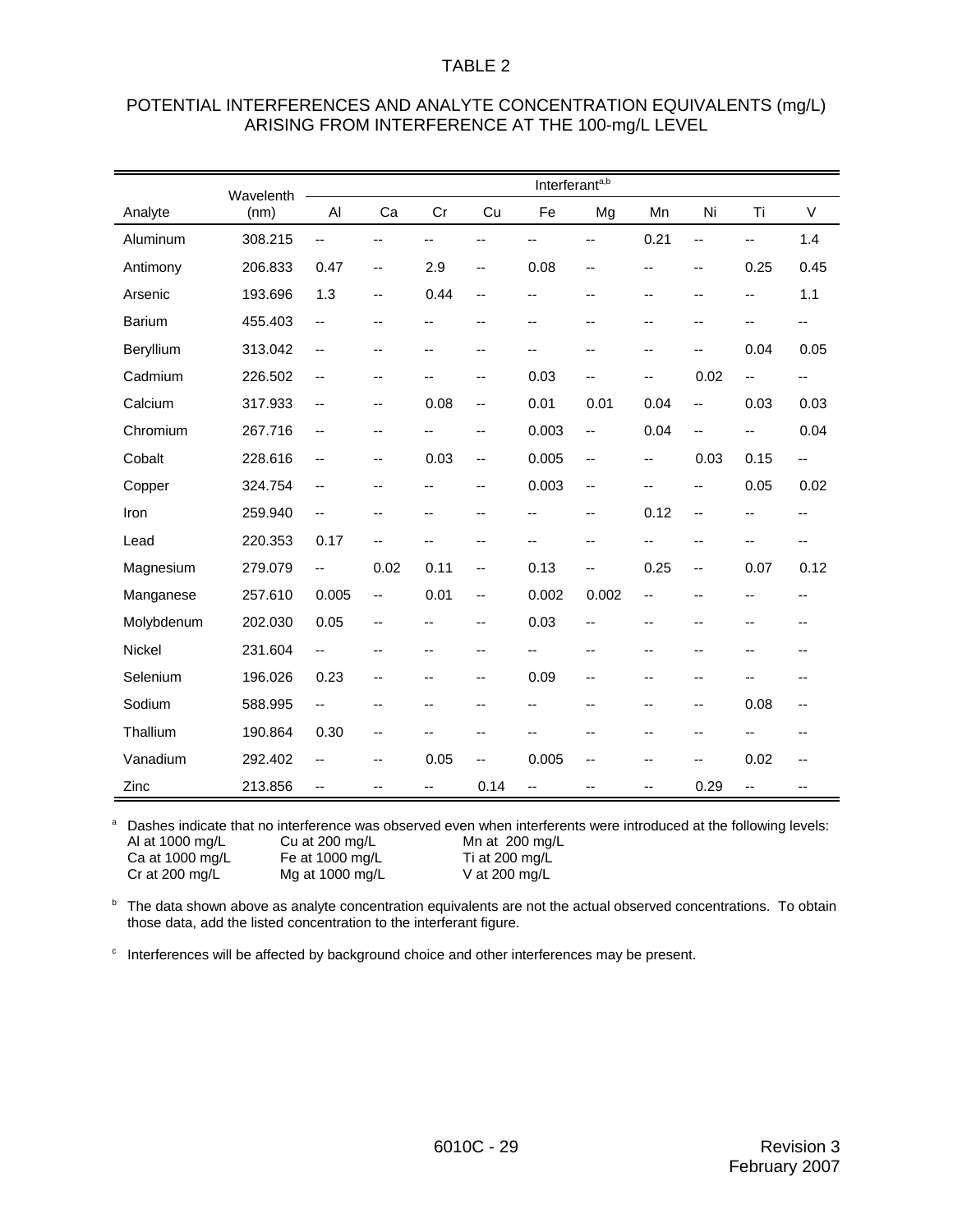# MIXED STANDARD SOLUTIONS

| Solution | Elements                          |
|----------|-----------------------------------|
|          | Be, Cd, Mn, Pb, Se and Zn         |
| Ш        | Ba, Co, Cu, Fe, and V             |
| Ш        | As and Mo                         |
| IV       | Al, Ca, Cr, K, Na, Ni, Li, and Sr |
| V        | $Aga$ , Mg, Sb, and Tl            |
| VI       | P                                 |

<sup>a</sup> See the note in Sec. 7.4.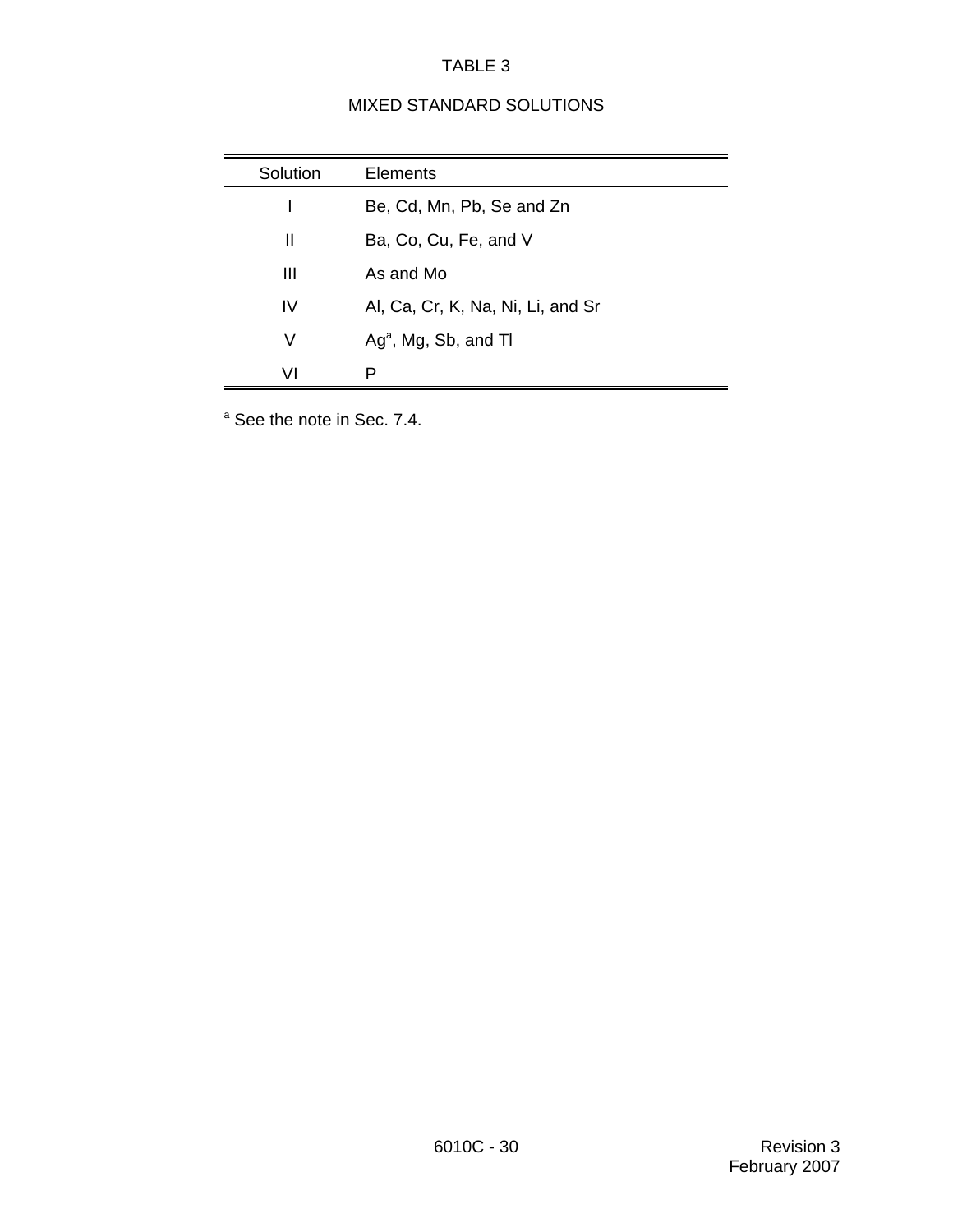|                 | Sample No. 1                 |                              |                          |                                  | Sample No. 2                        |                              |                            |                                 | Sample No. 3                        |                              |                            |                                 |
|-----------------|------------------------------|------------------------------|--------------------------|----------------------------------|-------------------------------------|------------------------------|----------------------------|---------------------------------|-------------------------------------|------------------------------|----------------------------|---------------------------------|
| Elemen          | True<br>Conc.<br>$(\mu g/L)$ | Mean<br>Conc.<br>$(\mu g/L)$ | RSD <sup>b</sup><br>(% ) | Accuracy <sup>d</sup><br>$(\% )$ | <b>True</b><br>Conc.<br>$(\mu g/L)$ | Mean<br>Conc.<br>$(\mu g/L)$ | RSD <sup>b</sup><br>$(\%)$ | Accuracy <sup>d</sup><br>$(\%)$ | <b>True</b><br>Conc.<br>$(\mu g/L)$ | Mean<br>Conc.<br>$(\mu g/L)$ | RSD <sup>b</sup><br>$(\%)$ | Accuracy <sup>d</sup><br>$(\%)$ |
| Be              | 750                          | 733                          | 6.2                      | 98                               | 20                                  | 20                           | 9.8                        | 100                             | 180                                 | 176                          | 5.2                        | 98                              |
| Mn              | 350                          | 345                          | 2.7                      | 99                               | 15                                  | 15                           | 6.7                        | 100                             | 100                                 | 99                           | 3.3                        | 99                              |
| V               | 750                          | 749                          | 1.8                      | 100                              | 70                                  | 69                           | 2.9                        | 99                              | 170                                 | 169                          | 1.1                        | 99                              |
| As              | 200                          | 208                          | 7.5                      | 104                              | 22                                  | 19                           | 23                         | 86                              | 60                                  | 63                           | 17                         | 105                             |
| Cr              | 150                          | 149                          | 3.8                      | 99                               | 10                                  | 10                           | 18                         | 100                             | 50                                  | 50                           | 3.3                        | 100                             |
| Cu              | 250                          | 235                          | 5.1                      | 94                               | 11                                  | 11                           | 40                         | 100                             | 70                                  | 67                           | 7.9                        | 96                              |
| Fe              | 600                          | 594                          | 3.0                      | 99                               | 20                                  | 19                           | 15                         | 95                              | 180                                 | 178                          | 6.0                        | 99                              |
| Al              | 700                          | 696                          | 5.6                      | 99                               | 60                                  | 62                           | 33                         | 103                             | 160                                 | 161                          | 13                         | 101                             |
| Cd              | 50                           | 48                           | 12                       | 96                               | 2.5                                 | 2.9                          | 16                         | 116                             | 14                                  | 13                           | 16                         | 93                              |
| Co              | 700                          | 512                          | 10                       | 73                               | 20                                  | 20                           | 4.1                        | 100                             | 120                                 | 108                          | 21                         | 90                              |
| Ni              | 250                          | 245                          | 5.8                      | 98                               | 30                                  | 28                           | 11                         | 93                              | 60                                  | 55                           | 14                         | 92                              |
| Pb              | 250                          | 236                          | 16                       | 94                               | 24                                  | 30                           | 32                         | 125                             | 80                                  | 80                           | 14                         | 100                             |
| Zn              | 200                          | 201                          | 5.6                      | 100                              | 16                                  | 19                           | 45                         | 119                             | 80                                  | 82                           | 9.4                        | 102                             |
| Se <sup>c</sup> | 40                           | 32                           | 21.9                     | 80                               | 6                                   | 8.5                          | 42                         | 142                             | 10                                  | 8.5                          | 8.3                        | 85                              |

# EXAMPLE ICP PRECISION AND ACCURACY DATA<sup>a</sup>

These data are provided for guidance purposes only.<br>ª Not all elements were analyzed by all laboratories.<br><sup>b</sup> RSD = relative standard deviation.

 $\degree$  Results for Se are from two laboratories.

 $d$  Accuracy is expressed as the mean concentration divided by the true concentration times 100.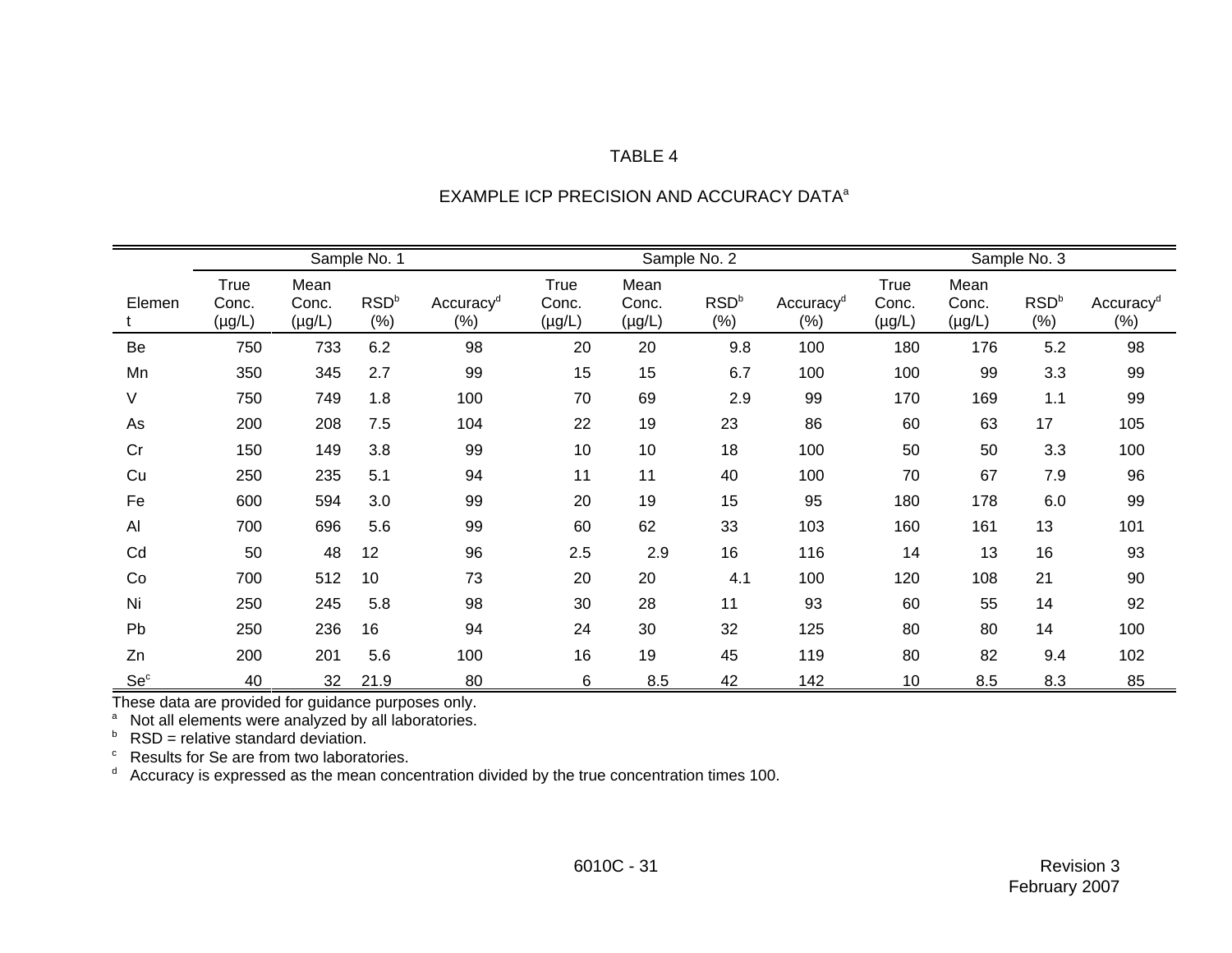| Element | Mean Conc. (mg/L) | n              | RSD (%) | Accuracy (%) |
|---------|-------------------|----------------|---------|--------------|
| AI      | 14.8              | 8              | 6.3     | 100          |
| Sb      | 15.1              | 8              | 7.7     | 102          |
| As      | 14.7              | $\overline{7}$ | 6.4     | 99           |
| Ba      | 3.66              | $\overline{7}$ | 3.1     | 99           |
| Be      | 3.78              | 8              | 5.8     | 102          |
| Cd      | 3.61              | 8              | 7.0     | 97           |
| Ca      | 15.0              | 8              | 7.4     | 101          |
| Cr      | 3.75              | 8              | 8.2     | 101          |
| Co      | 3.52              | 8              | 5.9     | 95           |
| Cu      | 3.58              | 8              | 5.6     | 97           |
| Fe      | 14.8              | 8              | 5.9     | 100          |
| Pb      | 14.4              | $\overline{7}$ | 5.9     | 97           |
| Mg      | 14.1              | 8              | 6.5     | 96           |
| Mn      | 3.70              | 8              | 4.3     | 100          |
| Mo      | 3.70              | 8              | 6.9     | 100          |
| Ni      | 3.70              | $\overline{7}$ | 5.7     | 100          |
| Κ       | 14.1              | 8              | 6.6     | 95           |
| Se      | 15.3              | 8              | 7.5     | 104          |
| Ag      | 3.69              | 6              | 9.1     | 100          |
| Na      | 14.0              | 8              | 4.2     | 95           |
| TI      | 15.1              | $\overline{7}$ | 8.5     | 102          |
| $\vee$  | 3.51              | 8              | 6.6     | 95           |
| Zn      | 3.57              | 8              | 8.3     | 96           |

EXAMPLE ICP-AES PRECISION AND ACCURACY FOR AQUEOUS SOLUTIONS

These performance values are independent of sample preparation because the labs analyzed portions of the same solutions and are provided for illustrative purposes only. n= Number of measurements.

Accuracy is expressed as a percentage of the nominal value for each analyte in acidified, multielement solutions.

These data are provided for guidance purposes only.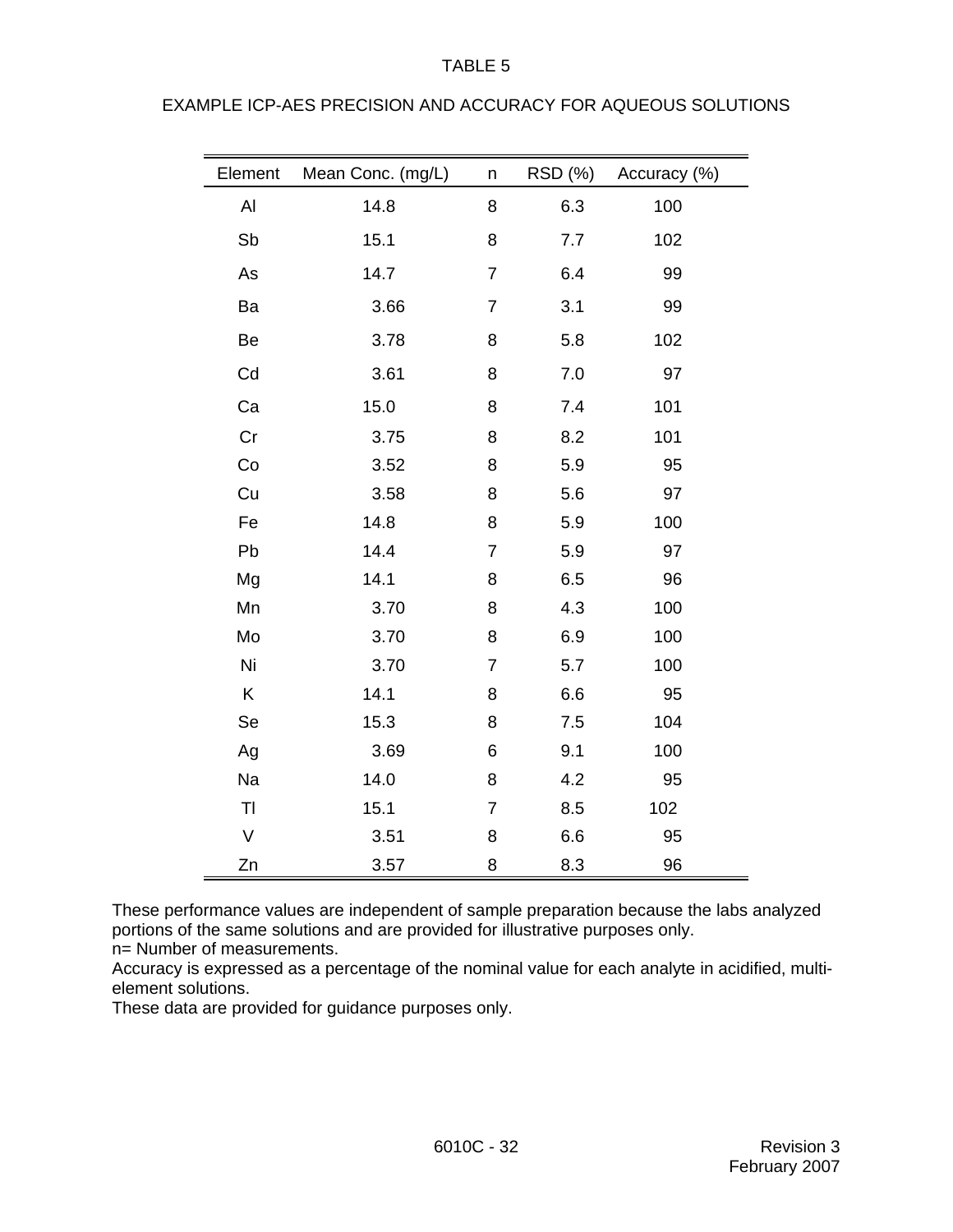|                |                         |                | Spiked Coal Fly Ash<br>(NIST-SRM 1633a) |                       | Spiked Electroplating Sludge |                |                   |                       |
|----------------|-------------------------|----------------|-----------------------------------------|-----------------------|------------------------------|----------------|-------------------|-----------------------|
|                |                         |                |                                         |                       |                              |                |                   |                       |
| Element        | Mean<br>Conc.<br>(mg/L) | n              | <b>RSD</b><br>(% )                      | <b>Bias</b><br>(% AA) | Mean<br>Conc.<br>(mg/L)      | n              | <b>RSD</b><br>(%) | <b>Bias</b><br>(% AA) |
| AI             | 330                     | 8              | 16                                      | 104                   | 127                          | 8              | 13                | 110                   |
| Sb             | 3.4                     | 6              | 73                                      | 96                    | 5.3                          | $\overline{7}$ | 24                | 120                   |
| As             | 21                      | 8              | 83                                      | 270                   | 5.2                          | $\overline{7}$ | 8.6               | 87                    |
| Ba             | 133                     | 8              | 8.7                                     | 101                   | 1.6                          | 8              | 20                | 58                    |
| Be             | 4.0                     | 8              | 57                                      | 460                   | 0.9                          | $\overline{7}$ | 9.9               | 110                   |
| Cd             | 0.97                    | 6              | 5.7                                     | 101                   | 2.9                          | $\overline{7}$ | 9.9               | 90                    |
| Ca             | 87                      | 6              | 5.6                                     | 208                   | 954                          | $\overline{7}$ | $7.0$             | 97                    |
| Cr             | 2.1                     | $\overline{7}$ | 36                                      | 106                   | 154                          | $\overline{7}$ | 7.8               | 93                    |
| Co             | 1.2                     | 6              | 21                                      | 94                    | 1.0                          | $\overline{7}$ | 11                | 85                    |
| Cu             | 1.9                     | 6              | 9.7                                     | 118                   | 156                          | 8              | 7.8               | 97                    |
| Fe             | 602                     | 8              | 8.8                                     | 102                   | 603                          | $\overline{7}$ | 5.6               | 98                    |
| Pb             | 4.6                     | $\overline{7}$ | 22                                      | 94                    | 25                           | $\overline{7}$ | 5.6               | 98                    |
| Mg             | 15                      | 8              | 15                                      | 110                   | 35                           | 8              | 20                | 84                    |
| Mn             | 1.8                     | $\overline{7}$ | 14                                      | 104                   | 5.9                          | $\overline{7}$ | 9.6               | 95                    |
| Mo             | 891                     | 8              | 19                                      | 105                   | 1.4                          | $\overline{7}$ | 36                | 110                   |
| Ni             | 1.6                     | 6              | 8.1                                     | 91                    | 9.5                          | $\overline{7}$ | 9.6               | 90                    |
| K              | 46                      | 8              | 4.2                                     | 98                    | 51                           | 8              | 5.8               | 82                    |
| Se             | 6.4                     | 5              | 16                                      | 73                    | 8.7                          | $\overline{7}$ | 13                | 101                   |
| Ag             | 1.4                     | 3              | 17                                      | 140                   | 0.75                         | $\overline{7}$ | 19                | 270                   |
| Na             | 20                      | 8              | 49                                      | 130                   | 1380                         | 8              | 9.8               | 95                    |
| T <sub>l</sub> | 6.7                     | 4              | 22                                      | 260                   | 5.0                          | $\overline{7}$ | 20                | 180                   |
| $\vee$         | 1010                    | 5              | 7.5                                     | 100                   | 1.2                          | $\,6$          | 11                | 80                    |
| Zn             | 2.2                     | 6              | 7.6                                     | 93                    | 266                          | $\overline{7}$ | 2.5               | 101                   |

## EXAMPLE ICP-AES PRECISION AND BIAS FOR SOLID WASTE DIGESTS

These performance values are independent of sample preparation because the labs analyzed portions of the same digests and are provided for illustrative purposes only.

n = Number of measurements.

Bias for the ICP-AES data is expressed as a percentage of atomic absorption spectroscopy (AA) data for the same digests.

These data are provided for guidance purposes only.